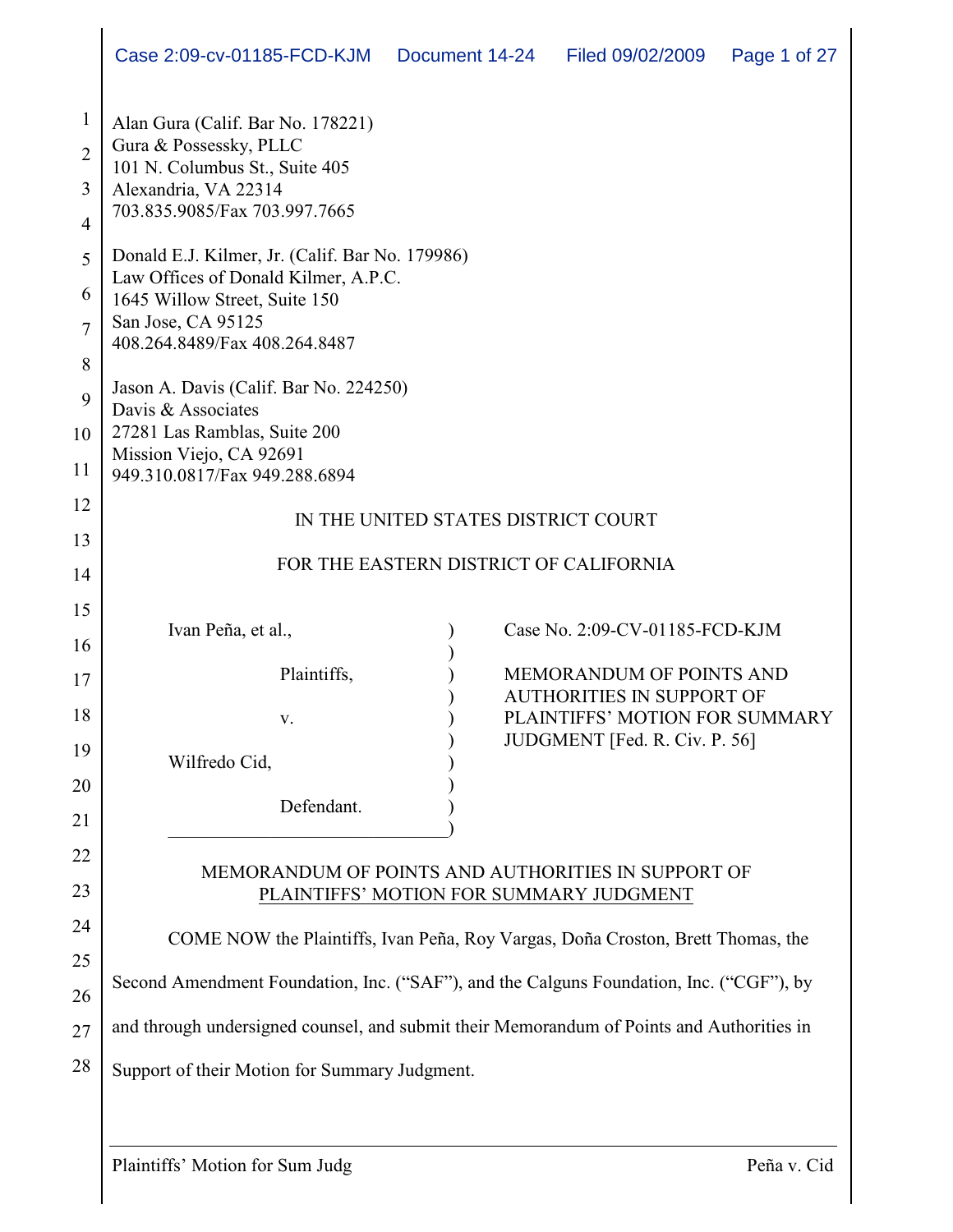|                                                         | Case 2:09-cv-01185-FCD-KJM                                                                                                                                                          |     | Document 14-24                                                           | Filed 09/02/2009                                                                                                                                                                                     | Page 2 of 27 |
|---------------------------------------------------------|-------------------------------------------------------------------------------------------------------------------------------------------------------------------------------------|-----|--------------------------------------------------------------------------|------------------------------------------------------------------------------------------------------------------------------------------------------------------------------------------------------|--------------|
| $\mathbf{1}$<br>$\overline{2}$<br>3<br>4<br>5<br>6<br>7 | Dated: September 1, 2009<br>Alan Gura (Calif. Bar No. 178,221)<br>Gura & Possessky, PLLC<br>101 N. Columbus St., Suite 405<br>Alexandria, VA 22314<br>703.835.9085/Fax 703.997.7665 |     | Respectfully submitted,<br>Davis & Associates<br>Mission Viejo, CA 92691 | Jason A. Davis (Calif. Bar No. 224,250)<br>27281 Las Ramblas, Suite 200<br>949.310.0817/Fax 949.288.6894<br>Donald E.J. Kilmer, Jr. (Calif. Bar No. 179,986)<br>Law Offices of Donald Kilmer, A.P.C. |              |
|                                                         |                                                                                                                                                                                     |     |                                                                          | 1645 Willow Street, Suite 150                                                                                                                                                                        |              |
| 8                                                       |                                                                                                                                                                                     |     | San Jose, CA 95125                                                       | 408.264.8489/Fax 408.264.8487                                                                                                                                                                        |              |
| 9                                                       |                                                                                                                                                                                     |     |                                                                          | E-Mail: Don@DKLawOffice.com                                                                                                                                                                          |              |
| 10                                                      |                                                                                                                                                                                     |     |                                                                          |                                                                                                                                                                                                      |              |
| 11                                                      |                                                                                                                                                                                     | By: | /s/Donald E.J. Kilmer, Jr                                                |                                                                                                                                                                                                      |              |
| 12                                                      |                                                                                                                                                                                     |     | Donald E. J. Kilmer, Jr.                                                 |                                                                                                                                                                                                      |              |
| 13                                                      |                                                                                                                                                                                     |     | <b>Attorneys for Plaintiffs</b>                                          |                                                                                                                                                                                                      |              |
| 14                                                      |                                                                                                                                                                                     |     |                                                                          |                                                                                                                                                                                                      |              |
| 15                                                      |                                                                                                                                                                                     |     |                                                                          |                                                                                                                                                                                                      |              |
| 16                                                      |                                                                                                                                                                                     |     |                                                                          |                                                                                                                                                                                                      |              |
| 17                                                      |                                                                                                                                                                                     |     |                                                                          |                                                                                                                                                                                                      |              |
| $18\,$                                                  |                                                                                                                                                                                     |     |                                                                          |                                                                                                                                                                                                      |              |
| 19                                                      |                                                                                                                                                                                     |     |                                                                          |                                                                                                                                                                                                      |              |
| 20                                                      |                                                                                                                                                                                     |     |                                                                          |                                                                                                                                                                                                      |              |
| 21                                                      |                                                                                                                                                                                     |     |                                                                          |                                                                                                                                                                                                      |              |
| 22                                                      |                                                                                                                                                                                     |     |                                                                          |                                                                                                                                                                                                      |              |
| 23                                                      |                                                                                                                                                                                     |     |                                                                          |                                                                                                                                                                                                      |              |
| 24                                                      |                                                                                                                                                                                     |     |                                                                          |                                                                                                                                                                                                      |              |
| 25                                                      |                                                                                                                                                                                     |     |                                                                          |                                                                                                                                                                                                      |              |
| 26                                                      |                                                                                                                                                                                     |     |                                                                          |                                                                                                                                                                                                      |              |
| 27                                                      |                                                                                                                                                                                     |     |                                                                          |                                                                                                                                                                                                      |              |
| 28                                                      |                                                                                                                                                                                     |     |                                                                          |                                                                                                                                                                                                      |              |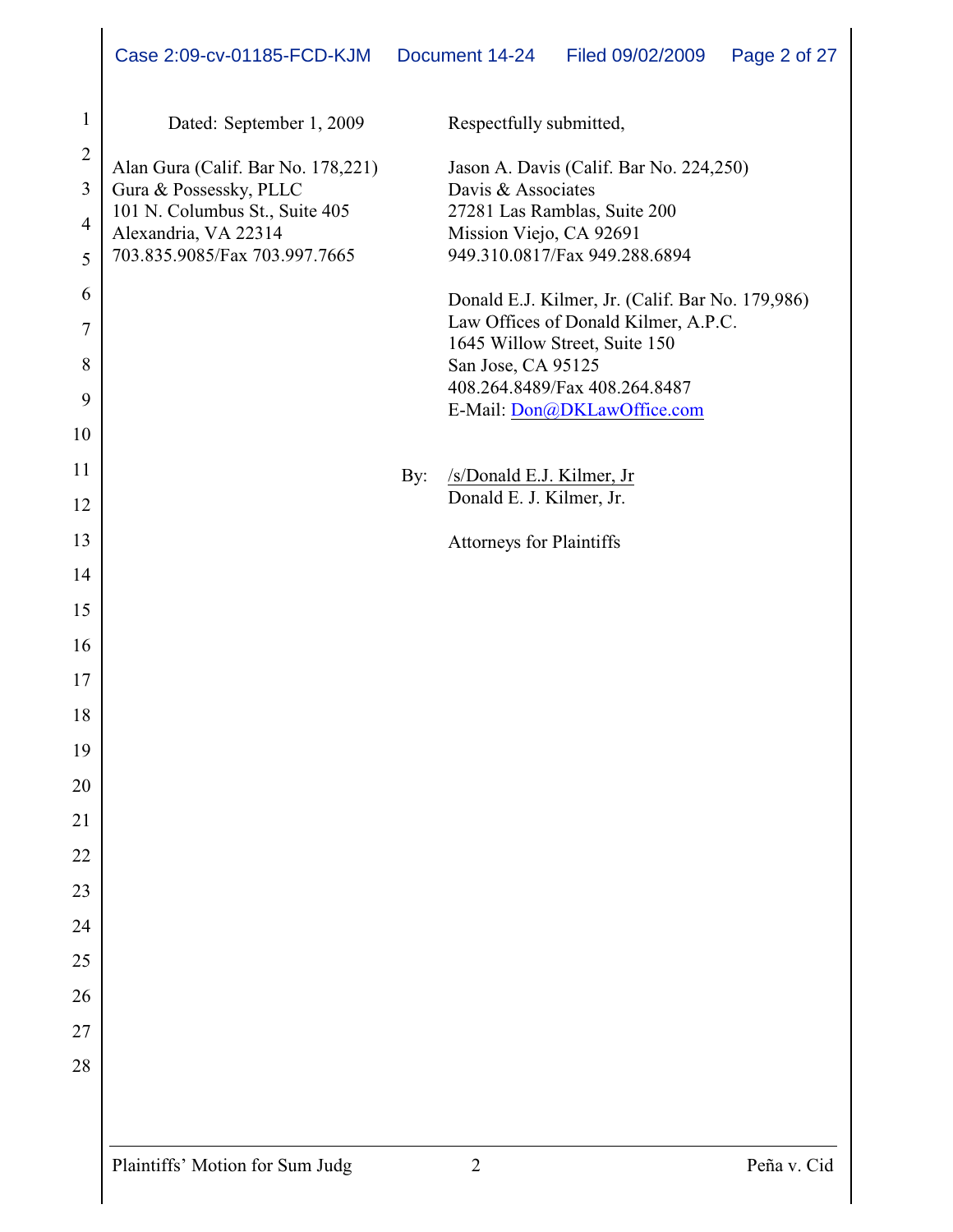# 1 2 3 4 5 6 7 8 9 10 11 12 13 14 15 16 17 18 19 20 21 22 23 24 25 26 27 28 TABLE OF AUTHORITIES .................................................... ii PRELIMINARY STATEMENT .................................................. 1 STATEMENT OF FACTS ...................................................... 3 SUMMARY OF ARGUMENT .................................................. 11 ARGUMENT ................................................................ 12 CONCLUSION .............................................................. 22

Defendant's Handgun Rostering Program ..................................... 3

Defendant's Enforcement of the "Handgun Roster" Program Against Plaintiffs . . . . . . . 8

INCLUDING HANDGUNS ........................................ 12

PROTECTED HANDGUNS. ....................................... 14

INDIVIDUALS OF DUE PROCESS ................................. 16

I. THE SECOND AMENDMENT PROTECTS THE POSSESSION OF ARMS IN COMMON USE FOR LAWFUL PURPOSES,

VIOLATES THE SECOND AMENDMENT IN THAT IT BANS

VIOLATES THE FIFTH AMENDMENT AS IT DEPRIVES

II. DEFENDANT'S HANDGUN ROSTERING PROGRAM

III. DEFENDANT'S HANDGUN ROSTERING PROGRAM

|  |  | $Pen$ a v ( |  |
|--|--|-------------|--|
|  |  |             |  |
|  |  |             |  |
|  |  |             |  |
|  |  |             |  |
|  |  |             |  |
|  |  |             |  |
|  |  |             |  |
|  |  |             |  |
|  |  |             |  |
|  |  |             |  |
|  |  |             |  |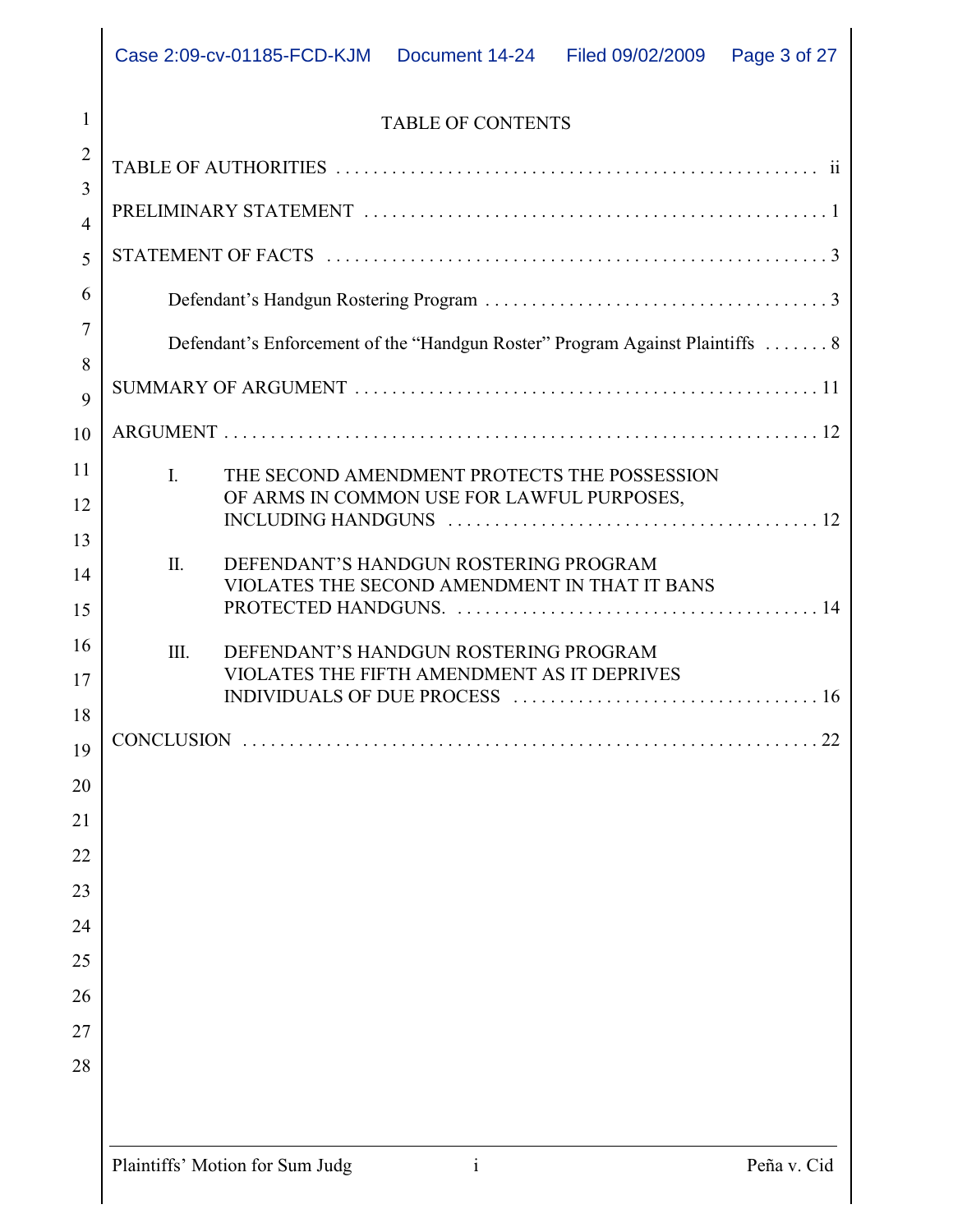# 1 2 3 10 11 12 13 14 15 16 17 18 19  $\frac{1}{2}$  $\frac{1}{2}$  $\frac{1}{2}$ 23

# TABLE OF AUTHORITIES

### CASES

| $\overline{4}$ |                                                                     |  |  |  |
|----------------|---------------------------------------------------------------------|--|--|--|
| 5              | City of Cleburne v. Cleburne Living Center, 473 U.S. 432 (1985)  16 |  |  |  |
| 6              |                                                                     |  |  |  |
| 7              |                                                                     |  |  |  |
| 8              |                                                                     |  |  |  |
| 9<br>10        |                                                                     |  |  |  |
|                |                                                                     |  |  |  |
| 11             |                                                                     |  |  |  |
| 12<br>13       |                                                                     |  |  |  |
| 14             |                                                                     |  |  |  |
| 15             |                                                                     |  |  |  |
| 16             |                                                                     |  |  |  |
| 17             |                                                                     |  |  |  |
| 18<br>19       |                                                                     |  |  |  |
| 20             |                                                                     |  |  |  |
| 21             |                                                                     |  |  |  |
| 22             | STATUTES AND REGULATIONS                                            |  |  |  |
| 23             | 19                                                                  |  |  |  |
| 24             |                                                                     |  |  |  |
| 25             |                                                                     |  |  |  |
| 26             |                                                                     |  |  |  |
| 27             |                                                                     |  |  |  |
| 28             |                                                                     |  |  |  |
|                |                                                                     |  |  |  |
|                |                                                                     |  |  |  |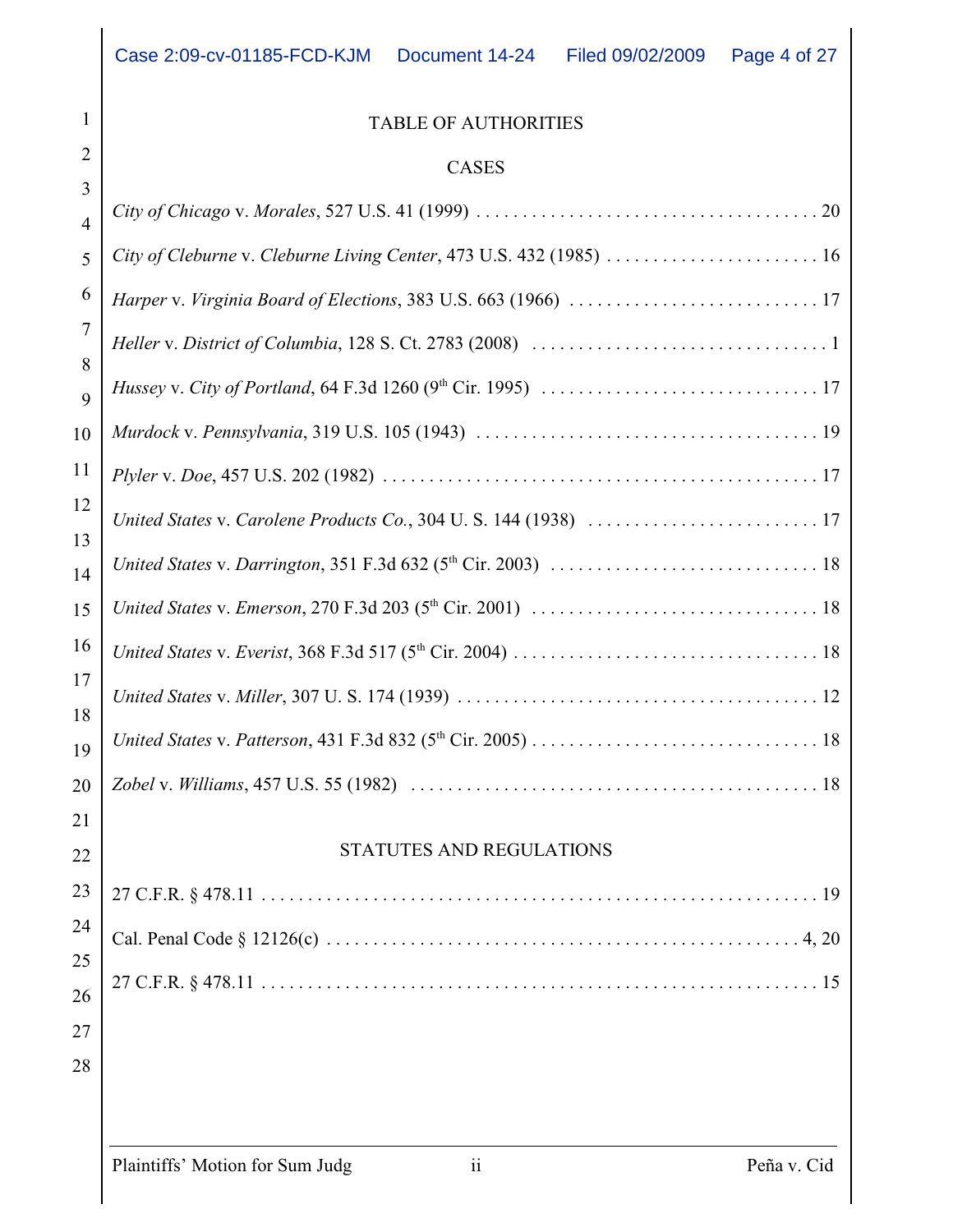|                | Case 2:09-cv-01185-FCD-KJM<br>Document 14-24<br>Filed 09/02/2009<br>Page 5 of 27                                     |  |  |  |  |
|----------------|----------------------------------------------------------------------------------------------------------------------|--|--|--|--|
| 1              | <b>OTHER AUTHORITIES</b>                                                                                             |  |  |  |  |
| $\overline{2}$ |                                                                                                                      |  |  |  |  |
| 3<br>4         | J. Trusler, The Distinction Between Words Esteemed                                                                   |  |  |  |  |
| 5              | Adam Winkler, Fatal in Theory and Strict in Fact: An Empirical<br>Analysis of Strict Scrutiny in the Federal Courts, |  |  |  |  |
| 6              |                                                                                                                      |  |  |  |  |
| 7              |                                                                                                                      |  |  |  |  |
| 8              | Jon Vernick, et al., "'I Didn't Know the Gun Was Loaded':                                                            |  |  |  |  |
| 9              | An Examination of Two Safety Devices That Can<br>Reduce the Risk of Unintentional Firearm Injuries,"                 |  |  |  |  |
| 10             |                                                                                                                      |  |  |  |  |
| 11             | N. Webster, American Dictionary of the English Language (1828) (reprinted 1989) 13                                   |  |  |  |  |
| 12             |                                                                                                                      |  |  |  |  |
| 13             |                                                                                                                      |  |  |  |  |
| 14             |                                                                                                                      |  |  |  |  |
| 15             |                                                                                                                      |  |  |  |  |
| 16             |                                                                                                                      |  |  |  |  |
| 17             |                                                                                                                      |  |  |  |  |
| 18             |                                                                                                                      |  |  |  |  |
| 19             |                                                                                                                      |  |  |  |  |
| 20<br>21       |                                                                                                                      |  |  |  |  |
| 22             |                                                                                                                      |  |  |  |  |
| 23             |                                                                                                                      |  |  |  |  |
| 24             |                                                                                                                      |  |  |  |  |
| 25             |                                                                                                                      |  |  |  |  |
| 26             |                                                                                                                      |  |  |  |  |
| 27             |                                                                                                                      |  |  |  |  |
| 28             |                                                                                                                      |  |  |  |  |
|                |                                                                                                                      |  |  |  |  |
|                |                                                                                                                      |  |  |  |  |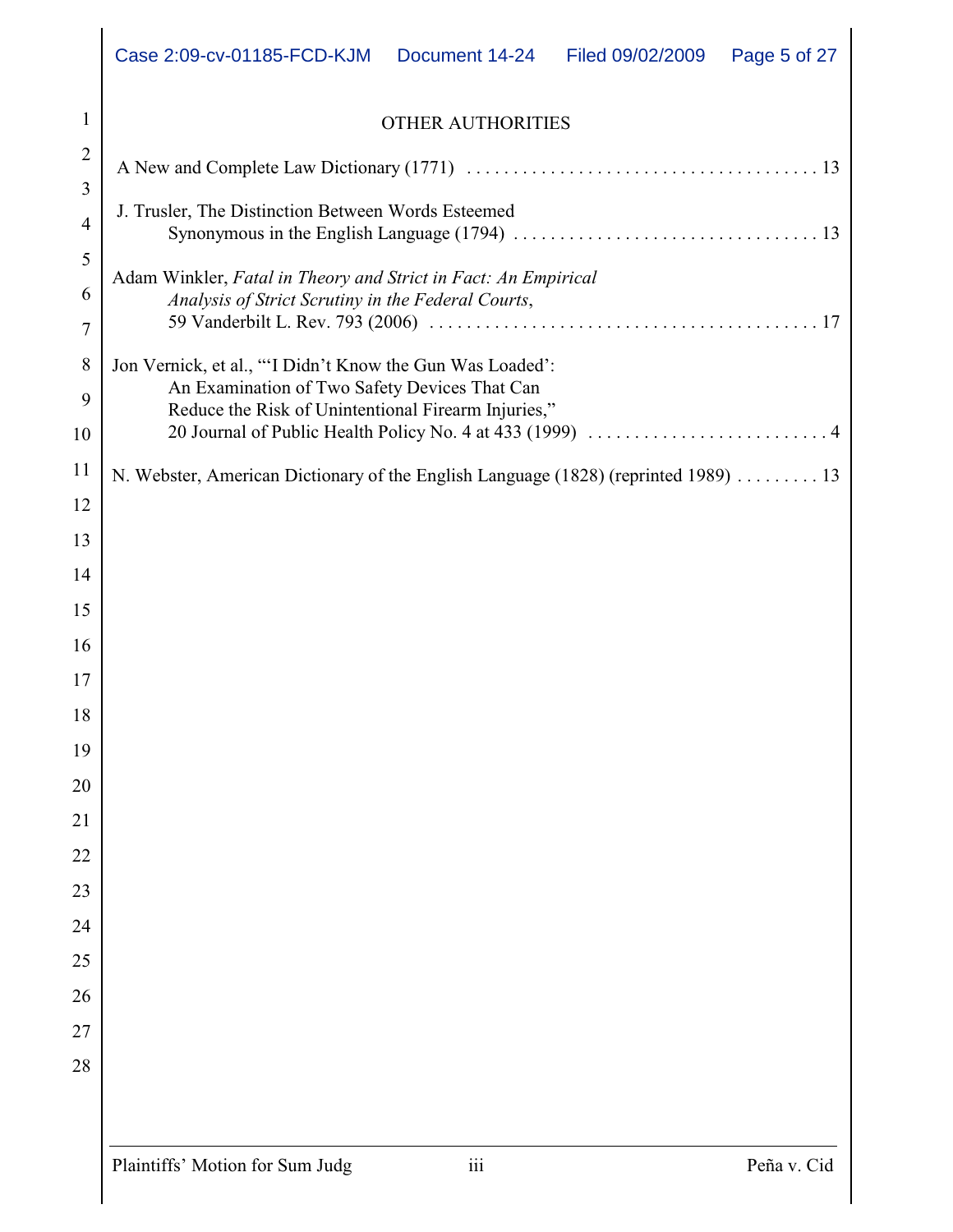#### MEMORANDUM OF POINTS AND AUTHORITIES IN SUPPORT OF PLAINTIFFS' MOTION FOR SUMMARY JUDGMENT

#### **PRELIMINARY STATEMENT**

This case presents what is arguably the easiest Second Amendment question that might come before a federal court today, seeing as the question has just been answered by the Supreme Court barely over a year ago: May the government ban handguns of the kind in common use by Americans for ordinary lawful purposes? The answer: no. *District of Columbia* v. *Heller*, 128 S. Ct. 2783 (2008).

Several years ago, state lawmakers banned from private retail sale any handgun that does not appear on a special roster. In time, as this program evolved to become ever-more restrictive, it has become all but impossible to sell any newly-designed handguns in California, while many previously-approved handguns have become prohibited for non-substantive, administrative reasons. And of course, the attempt to enumerate every single handgun that might be legally sold has predictably proved too ambitious a task not to yield arbitrary and irrational results.

Whatever else one might say about California's pre-*Heller* handgun rostering program, it is clearly not constitutional. The program is founded on a theory specifically rejected in *Heller* as inconsistent with individual's Second Amendment rights – that common firearms might be banned merely owing to the government's assessment that their possession is not in the public interest. In *Heller*'s wake, the District of Columbia's City Council adopted California's roster as its own. But in the face of a constitutional challenge, the District almost immediately modified the law, explicitly recognizing that California's rostering scheme does not meet constitutional standards. Respectfully, this Court should reach the same conclusion.

As the legislative record demonstrates, the California law consciously sought to alter the choices made in the mass market for common guns – precisely the sort of conduct proscribed by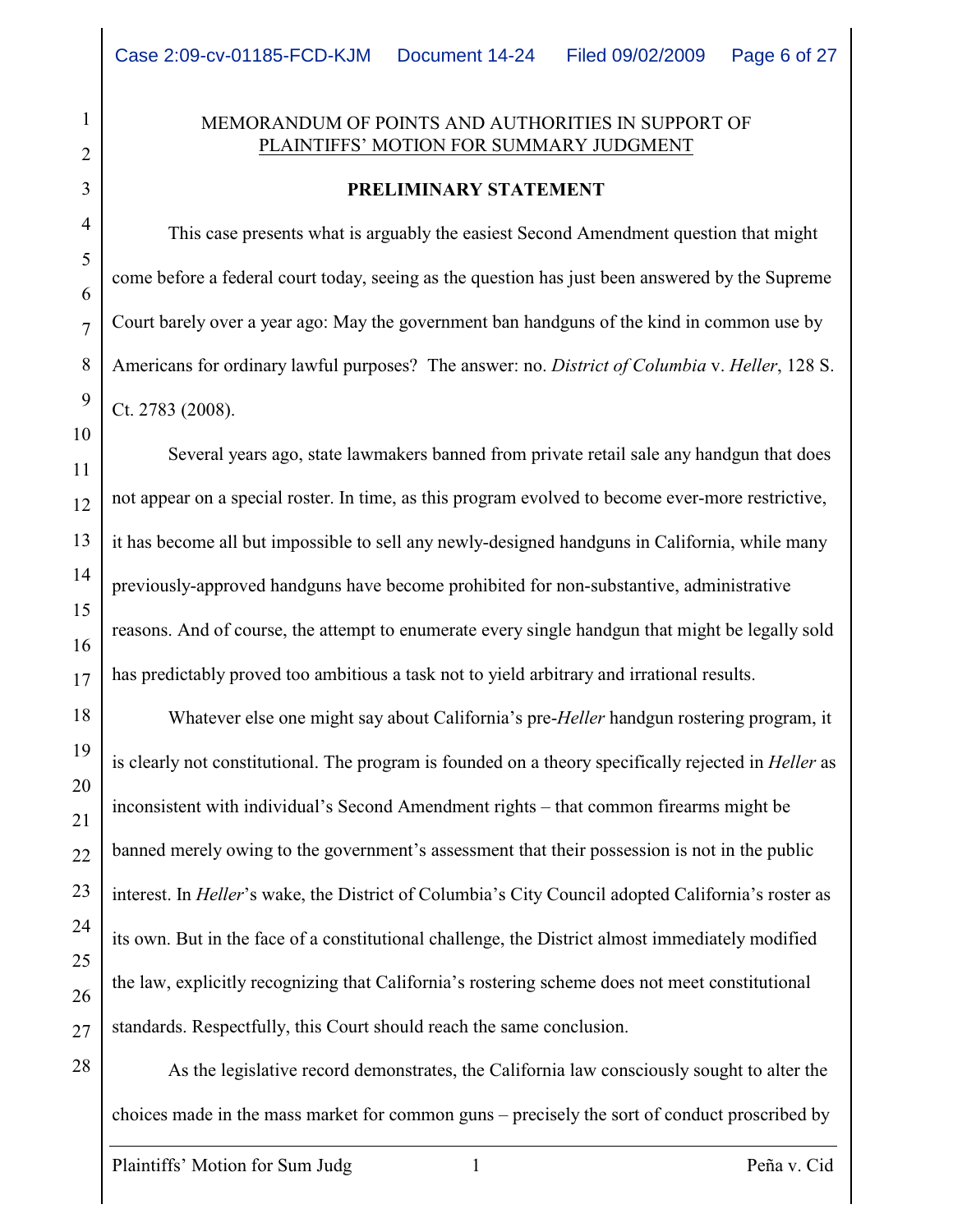the Second Amendment. Yet some of the California law's most restrictive policies do not advance, and might even reduce, public safety.

*Heller* did not eliminate the government's ability to ban weapons that are outside the scope of Second Amendment protection. But as the four handguns at issue in this case demonstrate, California's scheme is intentionally designed to and does ban guns that easily pass the *Heller* test for protected Second Amendment arms. Indeed, the exact same model handgun at issue in *Heller* is banned in California and denied to plaintiff Brett Thomas because it has not been (and cannot be) placed on the "Roster of Handgun Certified for Sale." Ivan Pena is denied permission to own a handgun that had once been "rostered" and approved for sale, but which is now no longer legal to purchase in California because the gun's manufacturer will not pay an annual fee in perpetuity to keep it on the list. Roy Vargas, born with only a left arm, is denied access to a handgun with an ambidextrous magazine release, even though the state would allow him the identical model handgun with a right-handed magazine release he cannot operate. And Dona Croston is denied permission to own a handgun because, effectively, it is the wrong color.

Yet Plaintiffs could legally obtain these same handguns if they had out-of-state relatives willing to gift them, if Plaintiffs worked in the entertainment industry, or if they worked for law enforcement. Individuals residing in another state are also allowed to import these guns into California upon relocating here. And Plaintiffs could obtain these guns from other Californians who might already have them in their possession.

It is impossible to reconcile the roster of arms approved for sale in the Bill of Rights with that conjured by the operation of California law. The latter must yield.

/ / / /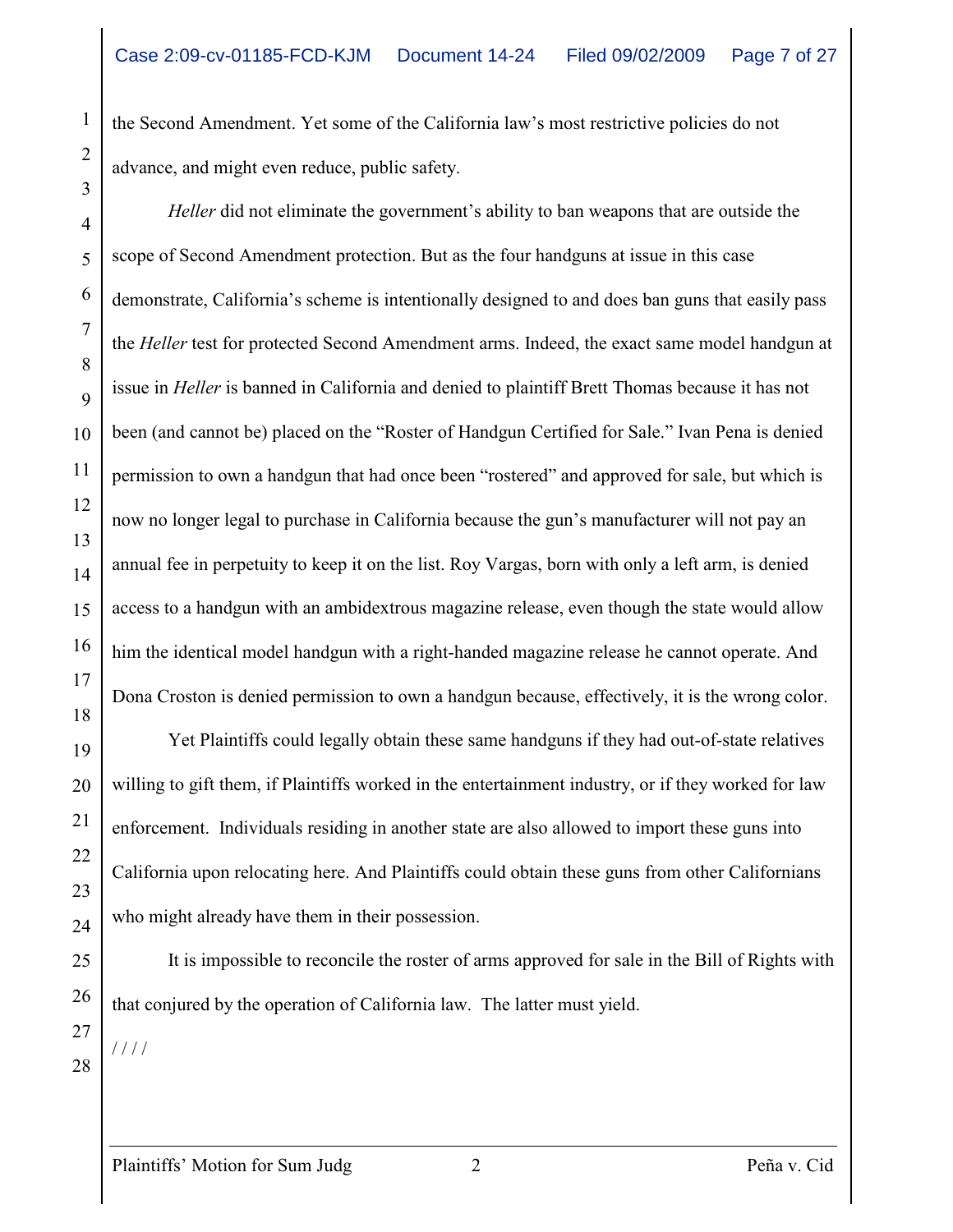#### **STATEMENT OF FACTS**

#### *The Handgun Rostering Program*

The facts of this case are not in dispute. California law provides that "any person in this state who manufactures or causes to be manufactured, imports into the state for sale, keeps for sale, offers or exposes for sale, gives, or lends any unsafe handgun shall be punished by imprisonment in a county jail not exceeding one year." Statement of Undisputed Facts ("SUF") 1. California law presumes that *all* handguns are "unsafe" and therefore, generally barred from importation and sale, unless those handguns have been placed on the state's special roster of handguns "determined not to be unsafe." SUF 2.

Since 2007, a center-fire<sup>1</sup> semi-automatic<sup>2</sup> handgun cannot make the roster if it does not have both a chamber loaded indicator and – if it has a detachable magazine – a magazine disconnect mechanism. SUF 3. Since  $2006$ , a rimfire<sup>3</sup> semi-automatic handgun must have a magazine disconnect mechanism if it has a detachable magazine. SUF 4. However, handguns rostered prior to the effective dates of these requirements can remain rostered despite lacking these features. SUF 5.

A magazine disconnect mechanism is "a mechanism that prevents a semiautomatic pistol

28

 $3$  Rimfire ammunition, which is fired when struck on its rim by the gun's firing pin, is primarily used in the smallest calibers. For technical reasons, chamber load indicators are not feasible for rimfire ammunition.

Plaintiffs' Motion for Sum Judg 3 Peña v. Cid

 $\frac{1}{1}$  Most handguns use center-fire ammunition, which fires a bullet when the center of the cartridge is struck by the gun's firing pin, igniting the primer.

 $^2$  A semi-automatic handgun is handgun that fires one bullet each time the trigger is pulled, with the firing of each bullet causing the next round to be loaded into the chamber from a magazine. Most handguns in the United States are semi-automatic. Almost all the rest are revolvers, which hold several rounds in a rotating cylinder and also fire one bullet with each pull of the trigger. Nothing in the challenged laws, or this litigation, relates to fully-automatic weapons (machine guns), which are the subject of other specific legislative enactments.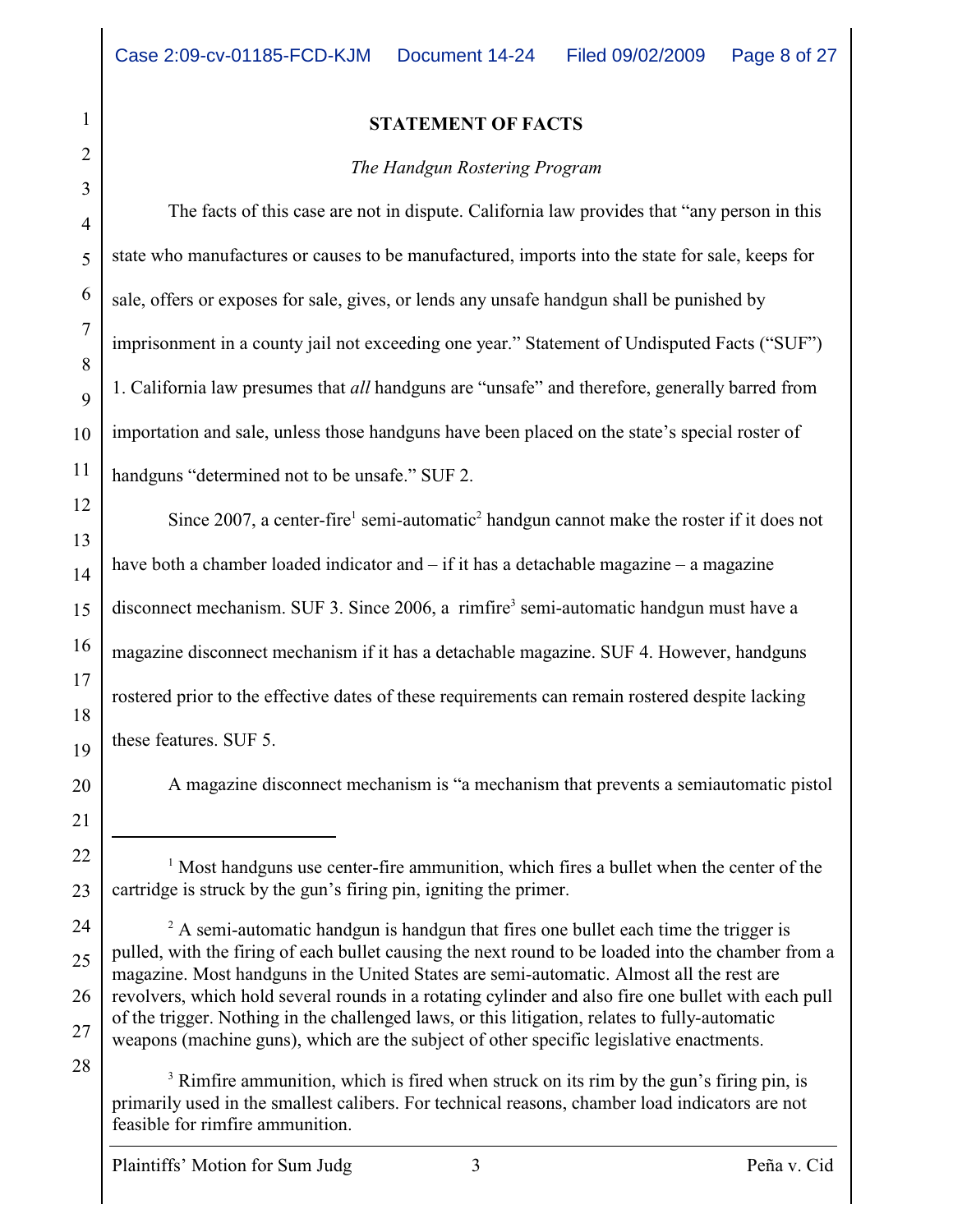that has a detachable magazine from operating to strike the primer of ammunition in the firing chamber when a detachable magazine is not inserted in the semiautomatic pistol." SUF 6. A chamber load indicator ("CLI") is "a device that plainly indicates that a cartridge is in the firing chamber." SUF 7. Not all CLIs satisfy the California requirement. Under California law,

[a] device satisfies this definition if it is readily visible, has incorporated or adjacent explanatory text or graphics, or both, and is designed and intended to indicate to a reasonably foreseeable adult user of the pistol, without requiring the user to refer to a user's manual or any other resource other than the pistol itself, whether a cartridge is in the firing chamber.

SUF 8.

Although a CLI is sufficient if it is "designed and intended to indicate to a reasonable adult user" that the firearm is loaded, [Cal. Penal Code  $\S 12126(c)$ ] in practice the sufficiency of the CLI is determined by a different standard. Defendant tests the sufficiency of CLIs by asking his employees if they understand the CLI – and when the regulatory authority's employees allegedly fail to understand the CLI, regardless of what the CLI is "designed and intended to indicate to a reasonable adult," the CLI is ruled inadequate. SUF 9.

Given the rarity of CLIs and magazine disconnect devices, handguns lacking these features are in common use today, and comprise the overwhelming majority of handguns. SUF 10.

This much is obvious upon any cursory survey of firearms as to be within judicial notice, akin to observing that most American cars have power windows. There are, however, some precise statistics. According to one survey, CLIs and magazine disconnect devices are included on no more than 11% and 14% of handguns, respectively. Jon Vernick, et al., "'I Didn't Know the Gun Was Loaded': An Examination of Two Safety Devices That Can Reduce the Risk of Unintentional Firearm Injuries," 20 Journal of Public Health Policy No. 4 at 433 (1999).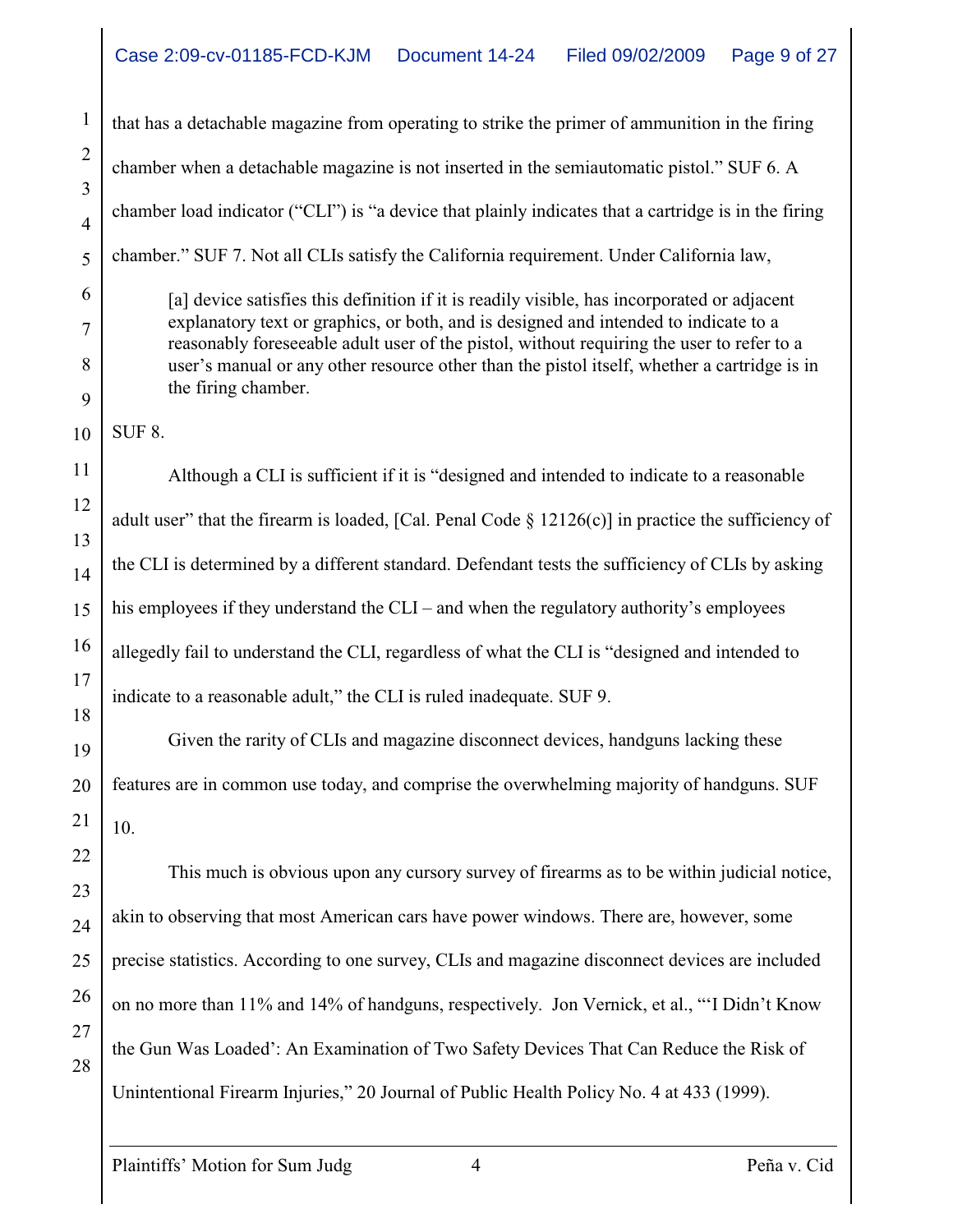Indeed, the rarity of CLIs and magazine disconnect mechanisms was a fact specifically relied upon by the California Legislature in mandating these features as part of the rostering program. California legislators specifically considered that CLIs and magazine disconnects are available on only perhaps 11% and 14% of handguns, respectively, as proposed by the author of the bill mandating these features. SUF 11. Because CLIs and magazine disconnect mechanisms were viewed as beneficial, it was hoped that mandating these features would alter the firearms market. SUF 12. "[It] is arguable that a requirement in California would 'drive' the technology of chamber load indicators." Exhibit B. California Senate Public Safety Committee Report, p. 9. "It might also be assumed that a mandate in California would drive technology in the market for magazine disconnect devices." Id., p. 10.

Since both the magazine disconnect and CLI requirements came into effect on January 1, 2007, only *one* new model of semi-automatic handgun has been approved for placement on the California handgun roster. SUF 13.

Yet these "safety" features are not foolproof. A handgun safety mechanism may fail or be misused. SUF 14. A chamber loaded indicator is a mechanical device that may fail or be misinterpreted by the user of a handgun. SUF 15. A magazine disconnect mechanism is a mechanical device that may fail. SUF 16. As the state advises handgun purchasers, "Any machine can malfunction. A firearm is no different." SUF 17.

In fact, to acquire any handgun in California, an individual must pass a written handgun safety test. SUF 18. The test requires knowledge of the basic rules of handgun safety, the first of which is: "Treat all guns as if they are loaded." SUF 19. The state's study guide for the handgun safety test further provides:

Always assume that a gun is loaded even if you think it is unloaded. Every time a gun is handled for any reason, check to see that it is unloaded [by following specific instructions

1

2

3

4

5

6

7

8

9

10

11

12

13

14

15

16

17

18

19

20

21

22

23

24

25

26

27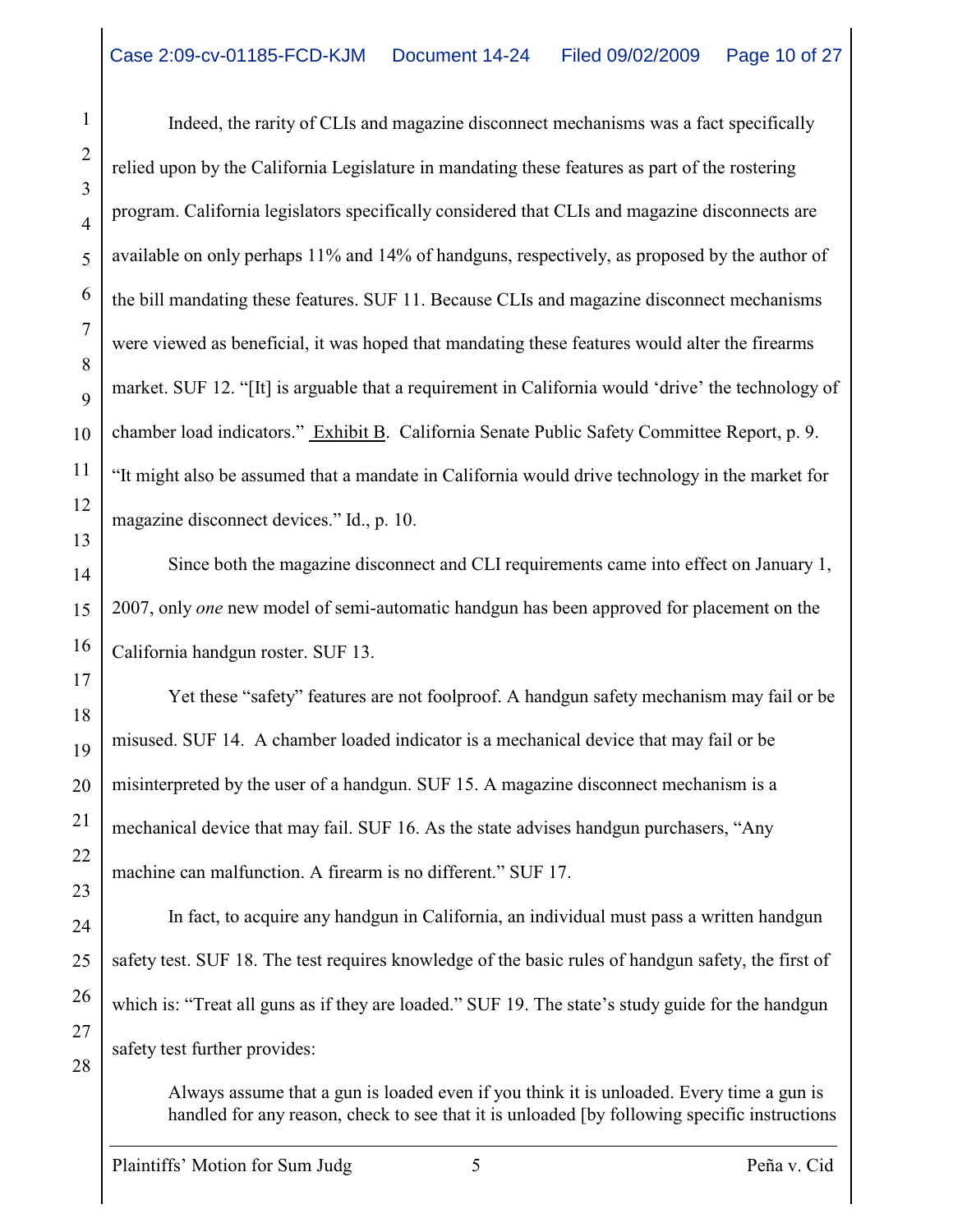1 2 3 4 5 6 7 8 9 10 11 12 13 14 15 16 17 18 19 20 21 22 23 24 25 26 27 28 for unloading the gun]. If you are unable to check a gun to see if it is unloaded, leave it alone and seek help from someone more knowledgeable about guns. SUF 20. The state's specific instructions for unloading a semi-automatic handgun contained in its gun safety study guide provides that a mechanical safety is not foolproof so do not rely on the safety to prevent an accidental discharge. A safety should only be used as an additional safety measure. Never pull the trigger on any firearm with the safety in the "safe" position because thereafter the firearm could fire at any time without the trigger ever being touched. SUF 21. Although the state's gun safety study guide does not discuss chamber load indicators or magazine disconnect devices, it teaches, in order to pass the mandatory safety test, rules that would have gun owners ignore such devices. The study guide specifically instructs that in order to verify a semi-automatic handgun is unloaded, one must remove the magazine and visually inspect the chamber to verify that it is empty. SUF 22. In fact, in a large red box marked "CAUTION," the state's gun safety study guide provides: You should NOT assume a semiautomatic pistol is unloaded just because the magazine is removed from the handgun. Do not allow the slide to go forward UNLESS you have: 1. Checked again to be sure the chamber is empty, and 2. Checked again to be sure the magazine has been REMOVED. If you pull the slide back ejecting the cartridge, check the chamber, let the slide go forward, and THEN remove the magazine, you have a loaded, dangerous firearm (a cartridge is in the chamber) even though you have removed the magazine. It is common and sometimes fatal to make this error. ALWAYS REMOVE THE MAGAZINE FIRST! SUF 23.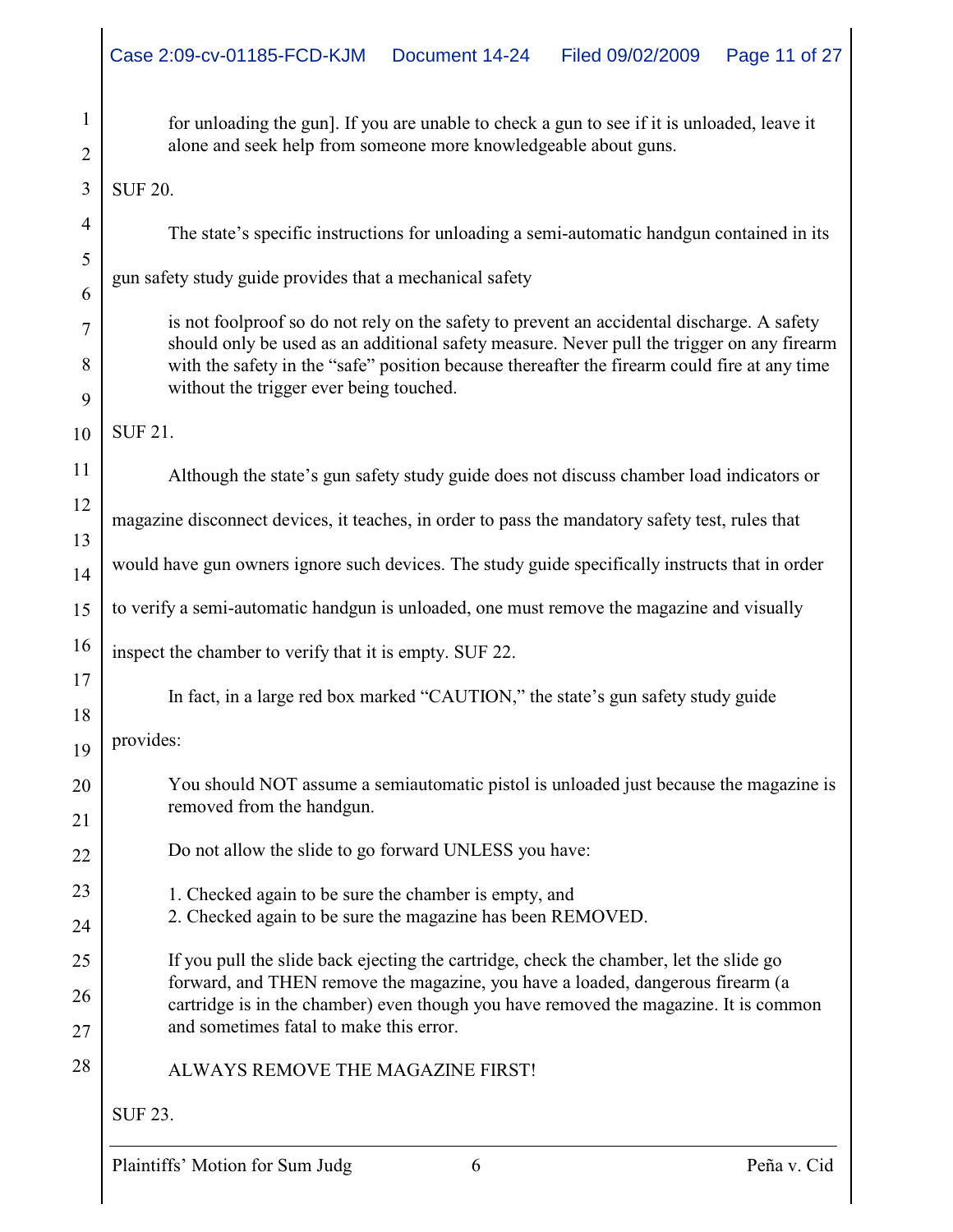In order to purchase a handgun, the buyer must demonstrate that he or she knows how to safely operate the handgun, including following these instructions. SUF 24. Moreover, California law also generally requires that all newly purchased firearms either be accompanied by an approved gun lock or the purchaser's affidavit that she owns an adequate lock box or gun safe. SUF 25.

Listings on the California handgun roster are valid for one year, and must be renewed annually, including payment of an annual fee, prior to expiration to remain valid. SUF 26. Defendant charges firearms manufacturers, importers, and dealers annual fees, ostensibly to operate the handgun roster program. Any handgun whose manufacturer fails to pay the required fees may be excluded from the roster for that reason alone. SUF 27. The initial and renewal annual listing fees for inclusion on the handgun roster are \$200. SUF 28.

Other than the California DOJ, only the manufacturer/importer of a handgun model is authorized to submit that handgun model to a DOJ-Certified Laboratory for testing. SUF 29. A handgun can remain on the roster if its manufacturer/importer goes out of business or discontinues the model, provided that the model is not being offered for sale to licensed dealers, and "a fully licensed wholesaler, distributor, or dealer submits a written request to continue the listing and agrees to pay the annual maintenance fee." SUF 30. So long as a handgun is sold to dealers outside of California, the handgun's manufacturer can cause the sale of that handgun to be forbidden inside California by failing to submit the gun for testing in that state or refusing to pay the annual \$200 fee. SUF 31.

A manufacturer/importer or other responsible party may submit a written request to list a handgun model that was voluntarily discontinued or was removed for lack of payment of the annual maintenance fee. The request may be approved, and the handgun restored to the "safe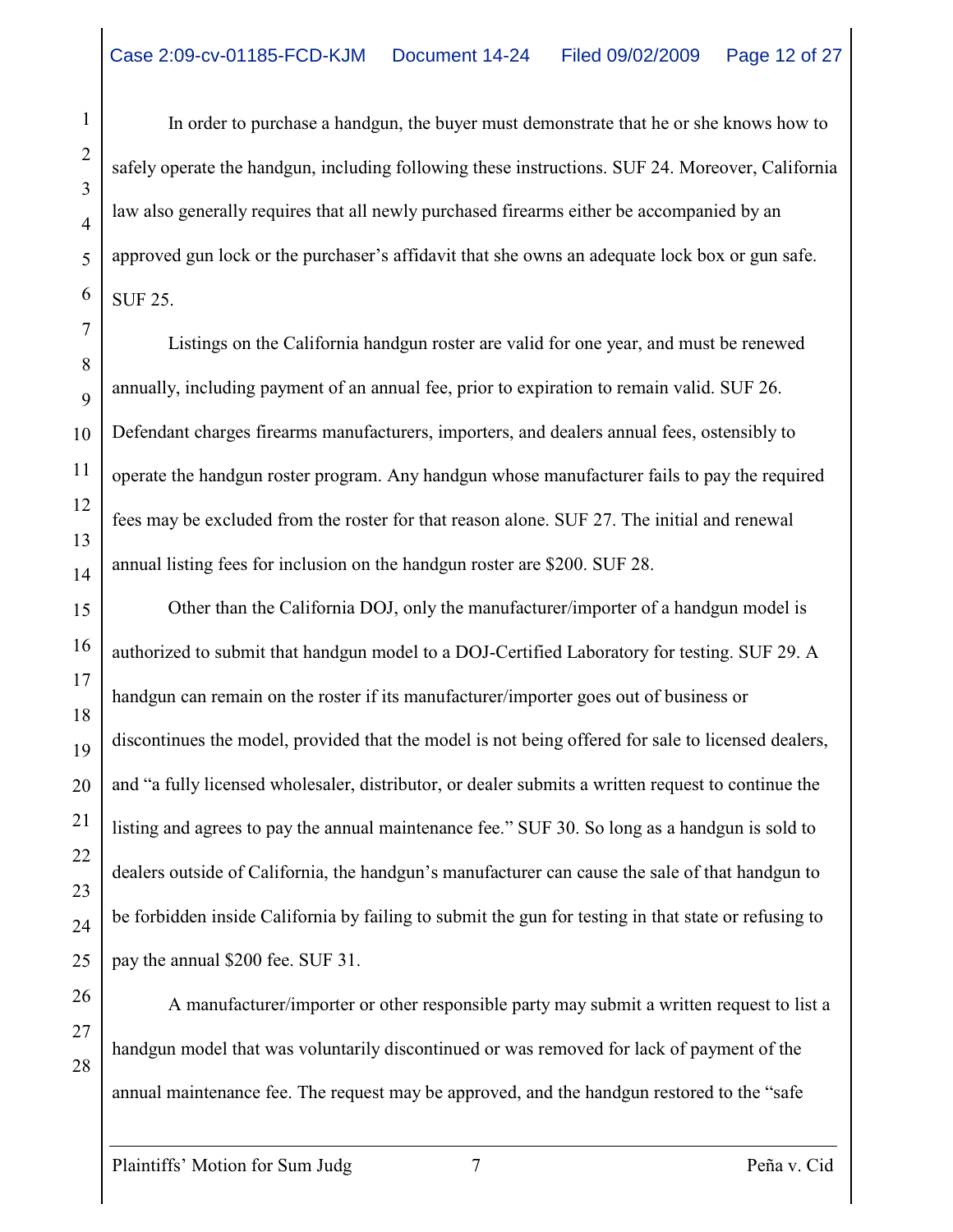gun" roster, provided the fee is paid. SUF 32.

The following firearms and transactions are exempted from the handgun rostering requirement: (1) Firearms defined as curios or relics under federal law; (2) The purchase of any firearm by any law enforcement officer – State or Federal; (3) Pistols that are designed expressly for use in Olympic target shooting events, as defined by rule; (4) Certain single-action revolvers, as defined by rule; and (5) The sale, loan, or transfer of any firearm that is to be used solely as a prop during the course of a motion picture, television, or video production by authorized people related to the production. SUF 33.

It is also not illegal in California to import an unrostered handgun when moving into the state without the intention of selling it, nor is it illegal in California to possess or use an unrostered handgun that is otherwise lawful to possess or use. SUF 34. California also exempts private party transfers, intra-familial transfers including gifts and bequests, various loans, and various single-action revolvers. SUF 35.<sup>4</sup>

*Defendant's Enforcement of the "Handgun Roster" Program Against Plaintiffs*

Plaintiff Ivan Peña has sought to purchase a Para USA (Para Ordnance) P1345SR / Stainless Steel .45 ACP 4.25", and has identified a willing seller who stands ready to deliver said handgun to him. SUF 36. The Para USA P1345SR that Peña's wants to buy was listed on California's Handgun Roster until December 31, 2005, when it was discontinued and its listing not renewed. SUF 37.

26 27

1

2

3

4

5

6

7

8

9

10

11

12

13

14

15

16

17

18

19

20

21

22

23

24

 $28$   $\parallel$  <sup>4"</sup>Single" or "double" action refers to the gun's trigger function, one "action" being the effect of drawing back the hammer, another "action" being the effect of dropping the hammer. Guns can be designed to operate in single-action, double-action, or effectively both (if a gun has a hammer that might be retracted either manually or by pulling the trigger).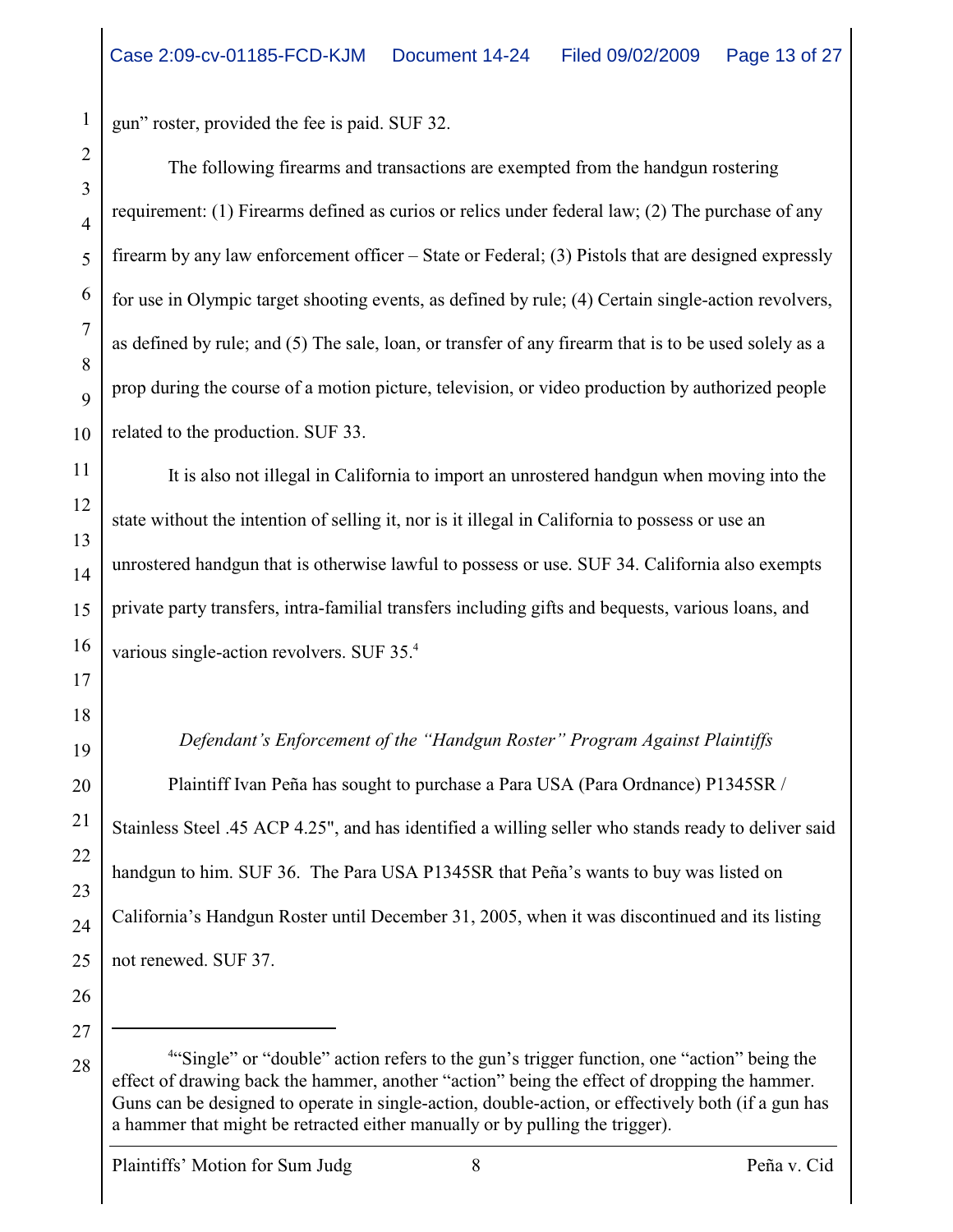Peña cannot lawfully purchase and take possession of the handgun as that handgun is not on the California Handgun Roster. SUF 38. Peña fears arrest, prosecution, fine and incarceration if he completes this handgun purchase. SUF 39.

Plaintiff Roy Vargas has sought to purchase a Glock 21 SF with an ambidextrous magazine release, and has identified a willing seller who stands ready to deliver said handgun to Plaintiff. SUF 40. However, Vargas cannot lawfully purchase and take possession of the handgun as that handgun is not listed on the California Handgun Roster. SUF 41. Vargas fears arrest, prosecution, fine and incarceration if he completes this handgun purchase. SUF 42.

Vargas was born without an arm below the right elbow. SUF 43. The Glock 21 SF-STD with a standard magazine release is listed on the California Handgun Roster. SUF 44. However, the Glock 21 SF with ambidextrous magazine release is superior for left-handed shooters such as Mr. Vargas, as opposed to the approved version of the Glock 21. SUF 45. Glock's efforts to add the Glock 21 SF with ambidextrous magazine release to the California Roster have failed. SUF 46.

However, Defendant permits Glock customers to have their Glock 21 SF-STD handguns fitted with an ambidextrous release at the Glock factory. SUF 47. As state officials wrote Glock in response to the gunmaker's pleas to include the ambidextrous Glock 21 SF on the roster: A California owner of a Glock handgun model with a standard magazine release who wishes to have his or her handgun model retrofitted with an ambidextrous magazine release may send the firearm to Glock. Glock could then retrofit the handgun and return it to its owner. No further testing of the retrofitted handgun would be required.

Exhibit H. In other words, California permits the sale of a Glock 21 SF-STD, and the alteration of that handgun by Glock to add an ambidextrous magazine release, but will not allow consumers to purchase new Glock 21 SFs with an ambidextrous magazine release in the first place.

Plaintiff Doña Croston has sought to purchase a Springfield Armory XD-45 Tactical 5"

1

2

3

4

5

6

7

8

9

10

11

12

13

14

15

16

17

18

19

20

21

22

23

24

25

26

27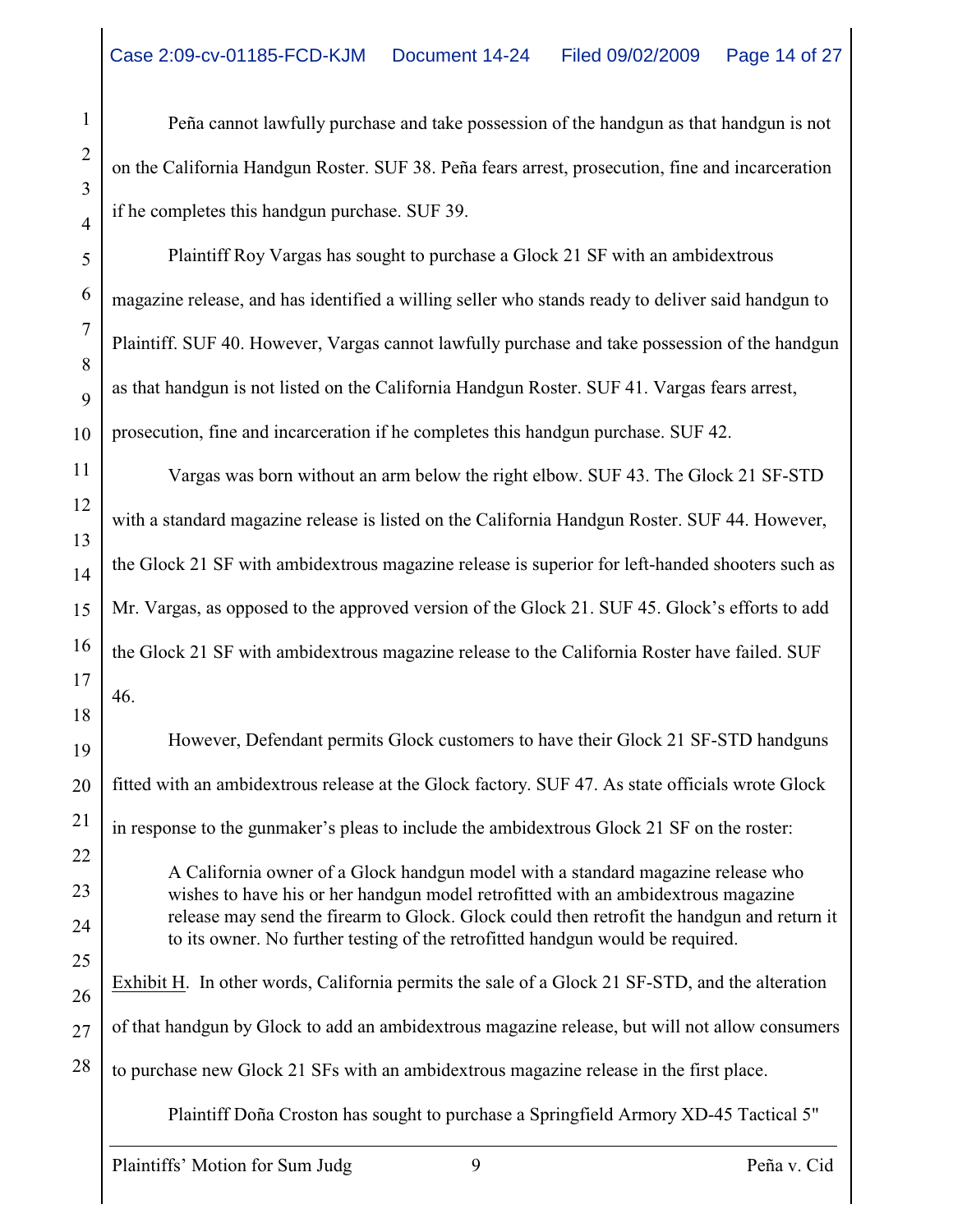Bi-Tone stainless steel/black handgun in .45 ACP, model number XD9623, and has identified a willing seller who stands ready to deliver said handgun to her. SUF 48. Croston cannot lawfully purchase and take possession of the handgun as that handgun is not on the California Handgun Roster. SUF 49. Croston fears arrest, prosecution, fine and incarceration if she completes this handgun purchase. SUF 50.

Other models of this identical gun – but in different colors – are listed on the handgun roster and are thus available to Ms. Croston: the XD-45 Tactical 5" .45 ACP in black (model XD9621), the XD-45 Tactical 5" .45 ACP in OD Green (model XD9622), and the XD-45 Tactical 5" .45 ACP in Dark Earth (XD9162). SUF 51. However, the particular Bi-Tone XD-45 that Ms. Croston would possess was not released until after California required newly-listed guns to have a chamber load indicator and magazine disconnect device. SUF 52. Springfield Armory could not get the XD-45 in .45 ACP and Bi-Tone finish registered given the new listing requirements. SUF 53. The XD-45 Bi-Tone in .45 has a loaded chamber indicator, but the California Department of Justice has decided it does not qualify under Penal Code  $\S$  12126(c). SUF 54. The XD-45 also lacks a magazine disconnect device. SUF 55.

The handgun at issue in *District of Columbia* v. *Heller*, 128 S. Ct. 2783 (2008), was a High Standard 9-shot revolver in .22 with a 9.5" Buntline-style<sup>5</sup> barrel. SUF 56. Plaintiff Brett Thomas has sought to purchase an identical High Standard 9-shot revolver in .22 with a 9.5" Butline-style barrel, and has identified a willing seller who stands ready to deliver said handgun to Thomas. SUF 57. Thomas cannot lawfully purchase and take possession of the handgun as that handgun is not on the California Handgun Roster. SUF 58. Thomas fears arrest, prosecution, fine

27 28

1

2

3

4

5

6

7

8

9

10

11

12

13

14

15

16

17

18

19

20

21

22

23

24

25

 $5$  A "Buntline" is a Western-style extra-long barrel revolver, named for  $19<sup>th</sup>$ -century novelist Ned Buntline who was said to commission such guns for famous personalities of the day.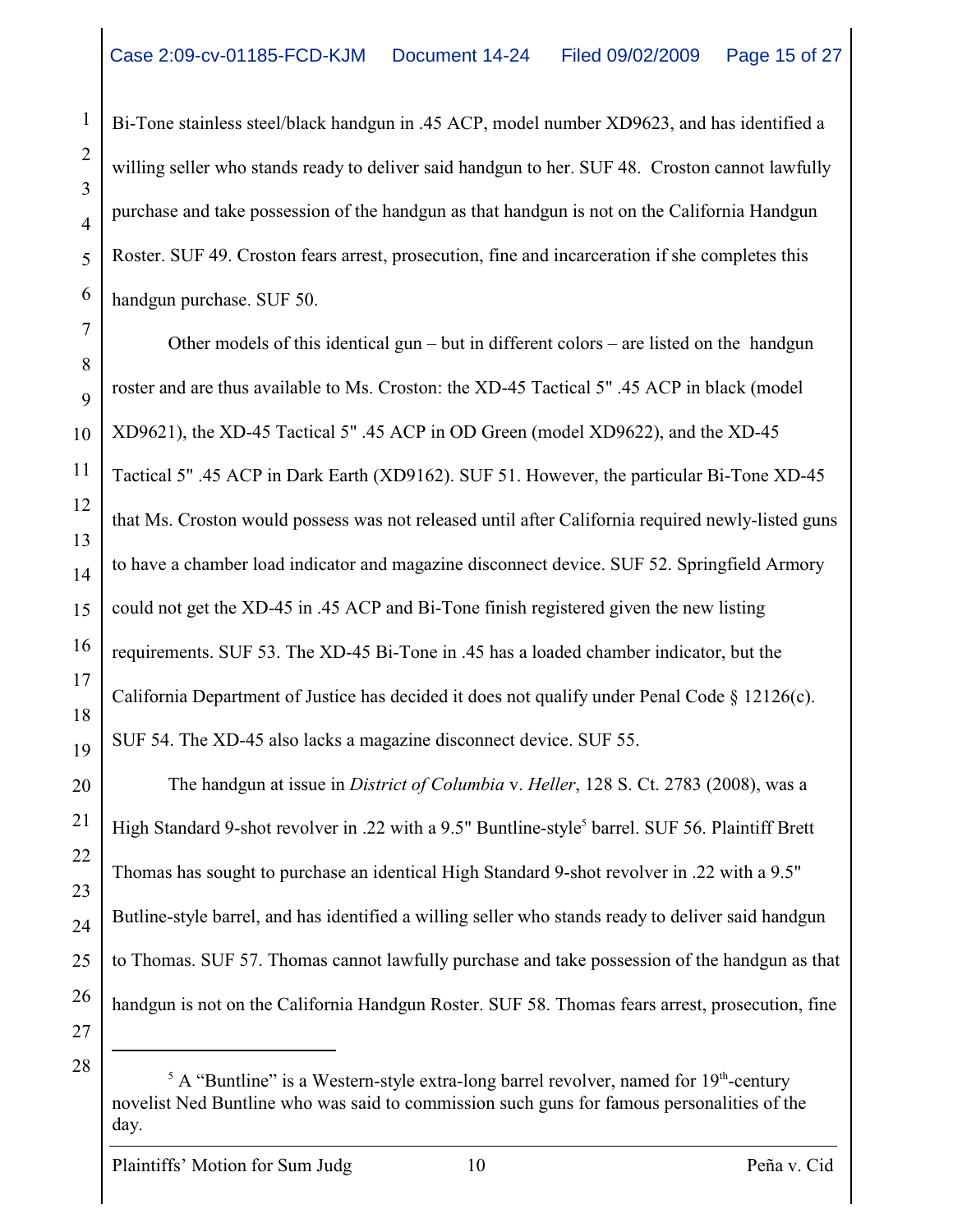and incarceration if he completes this handgun purchase. SUF 59.

Plaintiff Second Amendment Foundation, Inc. ("SAF") is a non-profit membership organization incorporated under the laws of Washington with its principal place of business in Bellevue, Washington. SUF 60. SAF has over 650,000 members and supporters nationwide, including many in California. SUF 61. The purposes of SAF include education, research, publishing and legal action focusing on the Constitutional right to privately own and possess firearms, and the consequences of gun control. SUF 62.

Plaintiff The Calguns Foundation, Inc. is a non-profit organization incorporated under the laws of California with its principal place of business in Redwood City, California. SUF 63. The purposes of Calguns include supporting the California firearms community by promoting education for all stakeholders about firearm laws, rights and privileges, and securing the civil rights of California gun owners, who are among its members and supporters. SUF 64.

SAF and Calguns expend their resources encouraging exercise of the right to bear arms, and advising and educating their members, supporters, and the general public about the legality of particular firearms. The issues raised by, and consequences of, Defendant's policies, are of great interest to SAF and Calguns' constituencies. Defendant's policies regularly cause the expenditure of resources by SAF and Calguns as people turn to these organizations for advice and information. SUF 65, 66. Defendant's policies bar the members and supporters of SAF and Calguns, living in California, from obtaining numerous, if not most, handguns. SUF 67

26

27

28

1

2

3

4

5

6

7

8

9

10

11

12

13

14

15

16

17

18

19

20

21

22

23

24

25

#### **SUMMARY OF ARGUMENT**

This case begins and ends with the fact that California will not roster handguns lacking certain features which are missing from many, if not the vast majority, of handguns of the kind in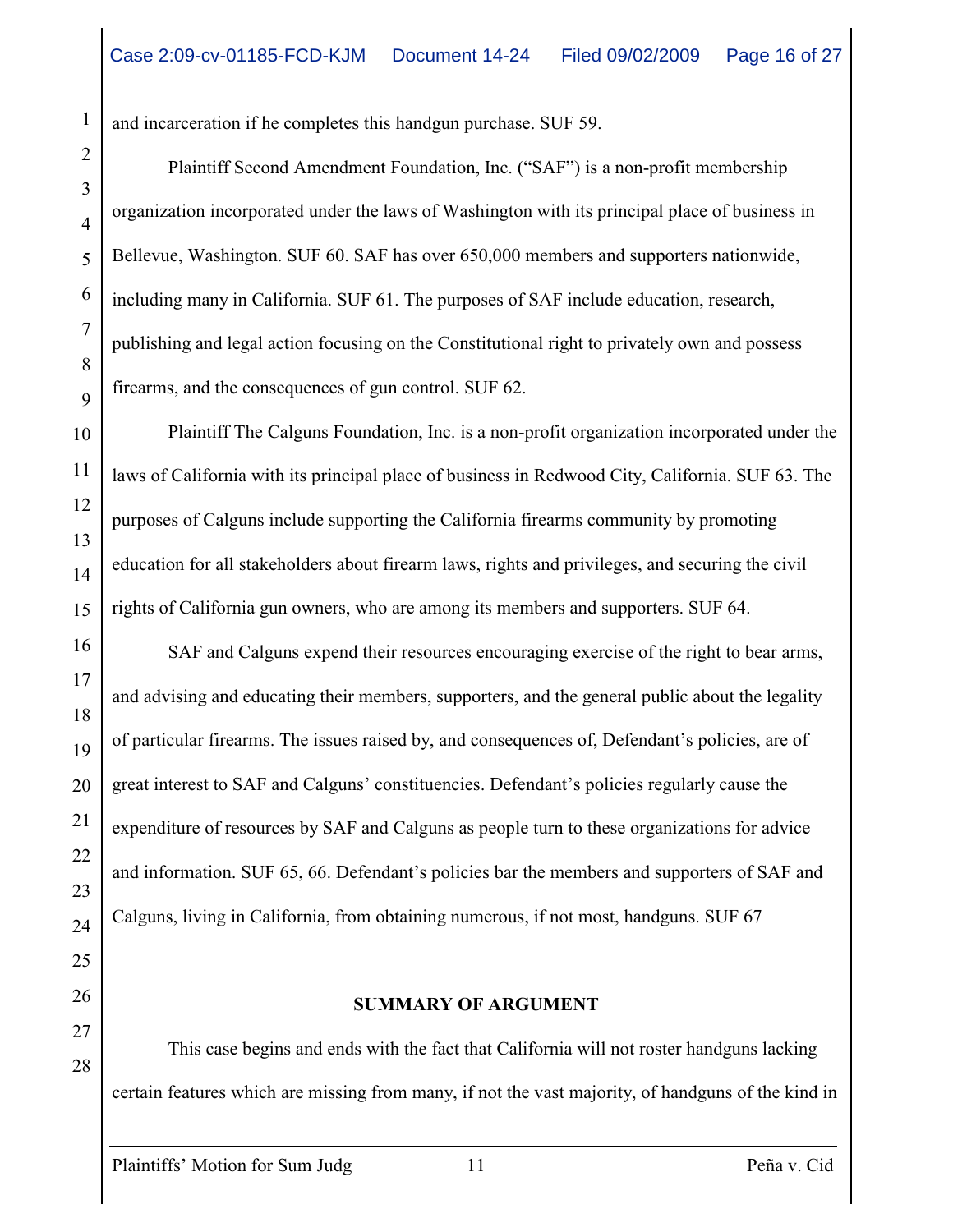common use throughout the United States. That it has become impossible to market any new handguns in California is telling. The challenged laws constitute a massive ban on handguns whose possession and use is secured by the Second Amendment.

In unsuccessfully defending its blanket handgun ban, the District of Columbia argued that it could unilaterally determine which arms were too dangerous to be allowed ordinary citizens, and that handguns as a class of weapons failed to meet its criteria. This argument was rejected both by the D.C. Circuit and the Supreme Court. The government's disdain for particular arms does not enable it to ban them if their possession is protected by the Second Amendment. The test is whether the arms at issue are of the kind that would be in common use for lawful purposes.

Defendant's handgun rostering program also violates basic principles of equal protection, in that it arbitrarily makes distinctions between otherwise identical firearms, inherently making arbitrary distinctions among the people who would possess them, and bars some classes of people from possessing handguns that are perfectly permissible to others. These practices cannot survive Fourteenth Amendment scrutiny.

#### **ARGUMENT**

# I. THE SECOND AMENDMENT PROTECTS THE POSSESSION OF ARMS IN COMMON USE FOR LAWFUL PURPOSES, INCLUDING HANDGUNS.

"[T]he sorts of weapons protected [by the Second Amendment are] those 'in common use at the time.'" *Heller*, 128 S. Ct. at 2817 (quoting *United States* v. *Miller*, 307 U. S. 174, 179 (1939)). "[T]he Second Amendment does not protect those weapons not typically possessed by law-abiding citizens for lawful purposes." *Heller*, 128 S. Ct. at 2815-16. Handguns plainly satisfy this test. "It is enough to note, as we have observed, that the American people have considered the handgun to be the quintessential self-defense weapon . . . Whatever the reason, handguns are

Plaintiffs' Motion for Sum Judg 12 Peña v. Cid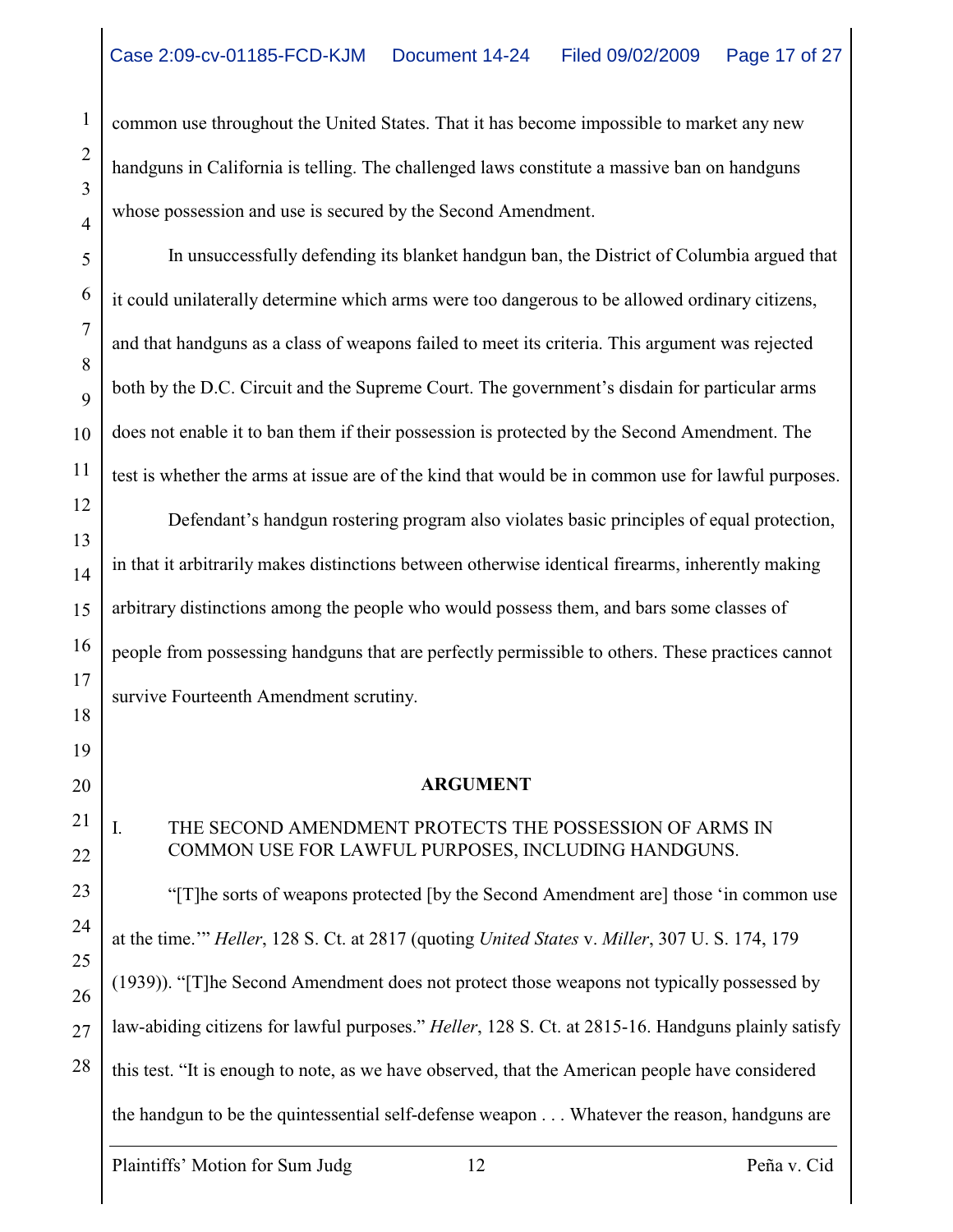the most popular weapon chosen by Americans for self-defense in the home, and a complete prohibition on their use is invalid." *Heller*, 128 S. Ct. at 2818.

There is little question that Defendant, as a state actor, is bound by Second Amendment rights by operation of the Fourteenth Amendment. As of this writing, the question of the Second Amendment's incorporation is one of first impression before this Court, though it is squarely raised in several cases pending before the Ninth Circuit and the Supreme Court. While it cannot be taken for granted that the higher courts will opine on the matter any time soon, helpfully, the State of California has filed an amicus brief with the Supreme Court arguing that the Second Amendment is, indeed, incorporated and urging the Court to grant certiorari to clarify that fact. Br. of State of California, Supreme Court Nos. 08-1497, 08-1521. A comprehensive argument for incorporation appears in Plaintiffs' Motion for Summary Judgment, *Sykes* v. *McGinness*, E.D. Cal. 09-01235, at pp. 9-14. As the parties are apparently in agreement on this point, it does not require further elucidation here.

Defendant is still free to ban "dangerous and unusual weapons," *Heller*, 128 S. Ct. at 2817, including "sophisticated arms that are highly unusual in society at large." *Id.* And Defendant can ban those weapons which do not meet the historic legal definition of "arms" as used in the Second Amendment – "any thing that a man wears for his defence, or takes into his hands, or useth in wrath to cast at or strike another." *Heller*, 128 S. Ct. at 2791 (citing 1 A New and Complete Law Dictionary (1771); N. Webster, American Dictionary of the English Language (1828) (reprinted 1989)). $<sup>6</sup>$  But handguns have been held to pass the common use test by the</sup> Supreme Court. They are protected Second Amendment arms that cannot be banned – even if the

1

2

3

4

5

6

7

8

9

10

11

12

13

14

15

16

17

18

19

20

21

22

23

24

25

26

<sup>28</sup>

<sup>&</sup>lt;sup>6</sup> "[A]ll firearms constituted 'arms.'" *Heller*, 128 S. Ct. at 2791 (citing1 J. Trusler, The Distinction Between Words Esteemed Synonymous in the English Language 37 (1794)).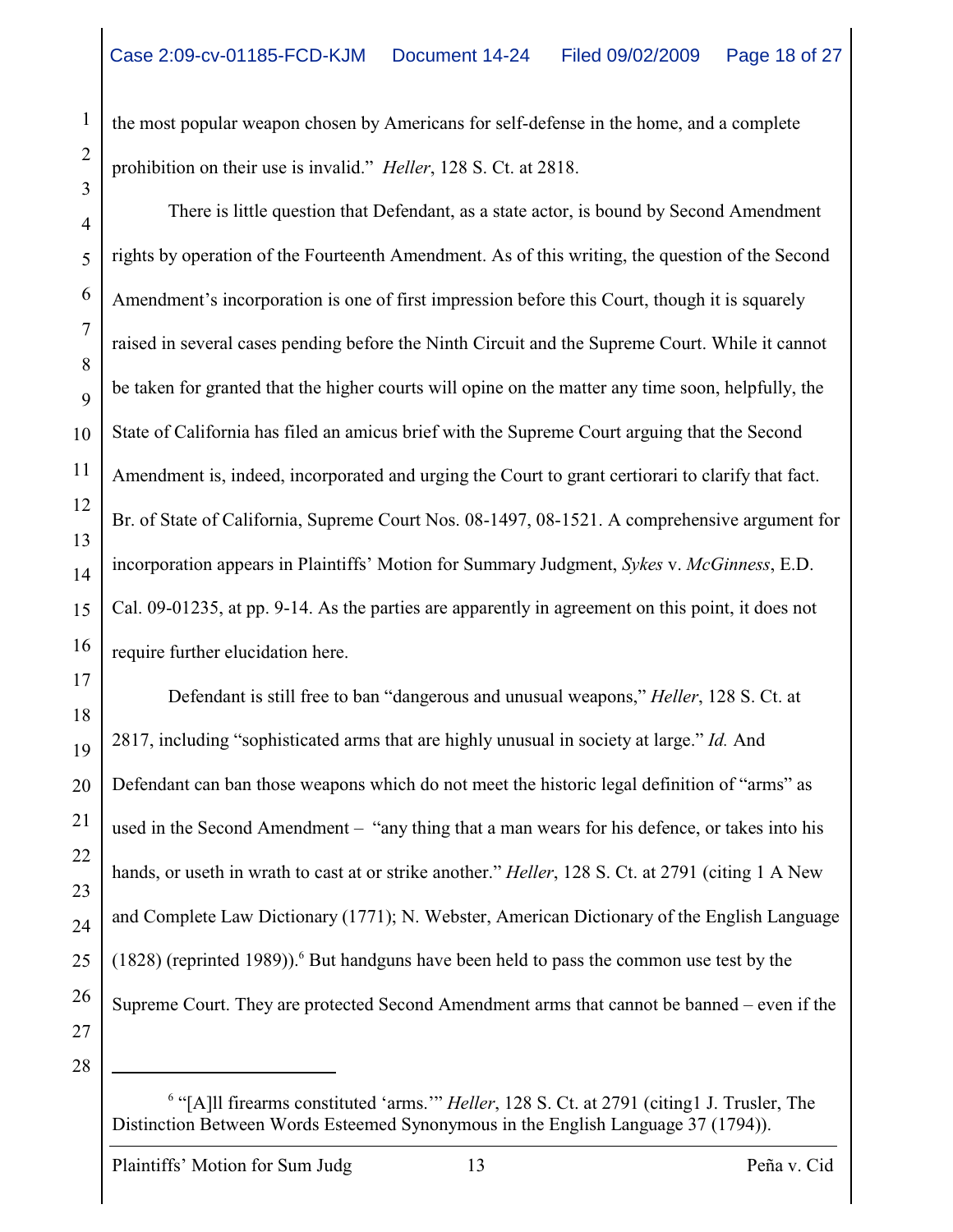state believes they are excessively dangerous.

# II. DEFENDANT'S HANDGUN ROSTERING PROGRAM VIOLATES THE SECOND AMENDMENT IN THAT IT BANS PROTECTED HANDGUNS.

The handguns banned by Defendant's rostering program – including guns without CLIs and/or magazine disconnect mechanisms, guns that have not been (and cannot be) submitted by their manufacturer for government testing, and guns that would be perfectly acceptable by the government but for lack of an annual listing fee – are all nonetheless handguns of the kind in common use protected by the Second Amendment. None of these characteristics render a firearm "dangerous or unusual" or establish that it is not of the kind in common use for lawful purposes.

The CLIs and magazine disconnect mechanisms required for rostering are rare features, found on perhaps only 11% and 14% of all handguns in the marketplace. Considering California's particularly harsh and entirely arbitrary enforcement of its CLI requirement, that number of qualified CLI's is surely lower than even 11% of the market.

Many guns are still protected by the Second Amendment even if they have not been manufactured for many years prior to the advent of the California Handgun Roster, or have been manufactured by a company that does not wish to sell its products in one particular state. And plainly, a gun model deemed "not unsafe" does not somehow alter its characteristics and become "unsafe" simply because a check has not been cashed in Sacramento within the year.

The four handguns denied Plaintiffs by operation of Defendant's handgun rostering program are plainly within the Second Amendment's protection. That the handgun roster law is incompatible with Supreme Court precedent is illustrated by the roster's operative banning of Brett Thomas's High Standard revolver – the exact same gun the Supreme Court ordered Washington, D.C. not to ban barely over a year ago. This gun might not appear on the state's list of approved handguns, but according to the Supreme Court, it appears in the Second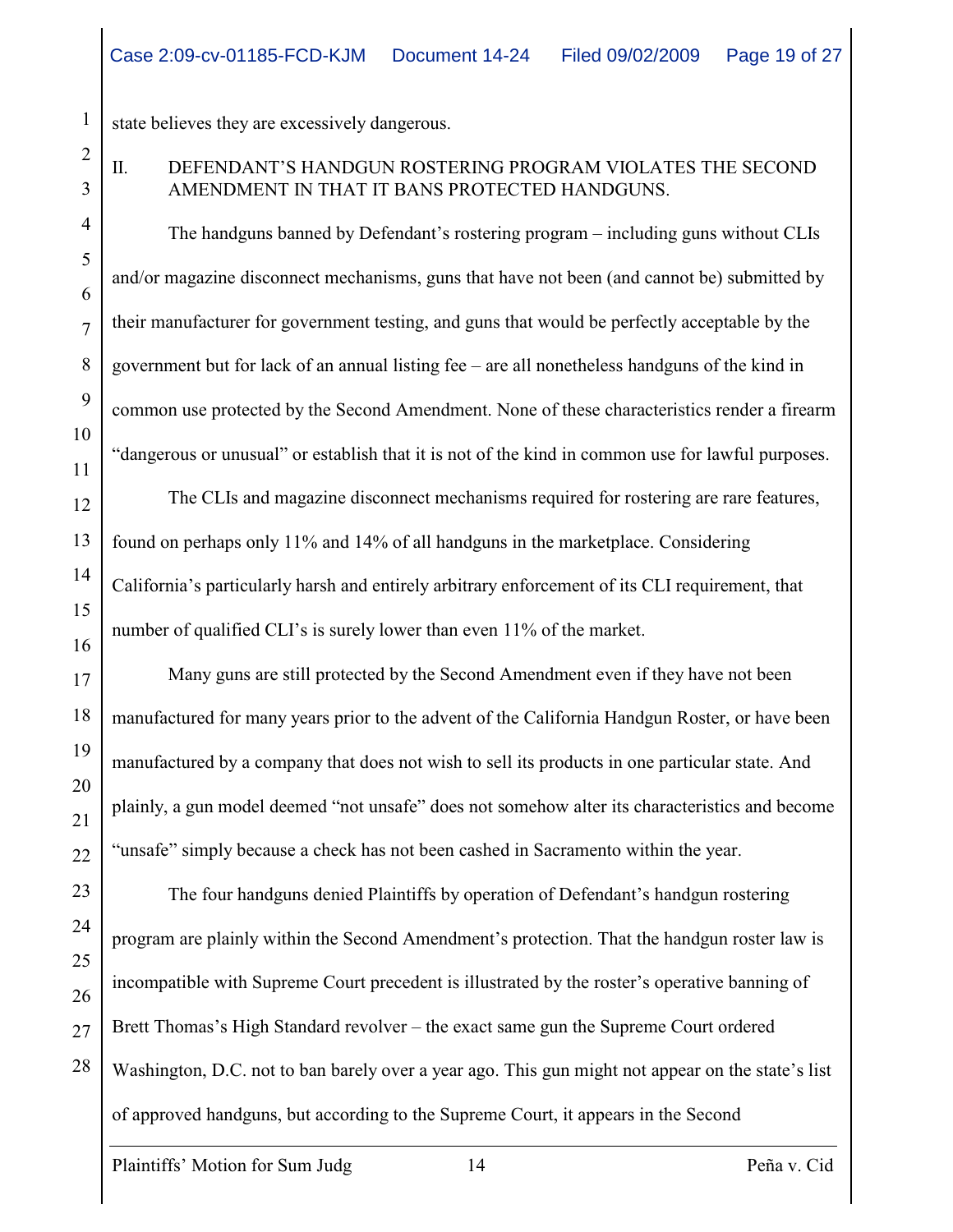Amendment.

1

2

3

4

5

6

7

8

9

10

11

12

13

14

15

16

17

18

19

20

21

22

23

24

25

26

27

28

The handguns denied Ivan Pena and Dona Croston are likewise plainly within the Second Amendment's protection. They cannot be considered "dangerous and unusual" by any stretch of imagination. Croston's gun appears on Defendant's approved list, albeit in different colors, but is unavailable in the black/stainless finish because it was not made available for testing in that particular color before the CLI and magazine disconnect requirements came into effect. It is not as though Croston's gun failed any safety testing; California regulators refuse to test the gun because it does not contain features missing from the overwhelming majority of American handguns – as acknowledged by the California Legislature in enacting the requirements. Ivan Pena's gun was once deemed safe enough for sale, but is only unavailable because its listing was not renewed. The gun did not suddenly become dangerous on January 1, 2006, when its listing expired because the manufacturer would not pay a fee and fill out a piece of paper.

The situation with respect to Roy Vargas's is absurd. Physically handicapped individuals enjoy no lesser interest in self-defense and the Second Amendment right to arms that serves it. However, such individuals are disproportionately hurt by artificial, unconstitutional limitations on the range of handgun available to them. It makes no sense that Vargas cannot simply purchase a Glock 21 SF with an ambidextrous magazine release, but that he can purchase the right-handed version of this exact same gun, and undergo the additional burden and expense of having the Glock factory make a custom modification for him – resulting in the exact same handgun that Defendant will not place on the roster.

There is also no escaping the fact that the magazine disconnect and CLI requirements contravene the state's own policies with respect to gun safety. The state mandates that all handgun purchasers pass a handgun safety test that specifically teaches people not to rely on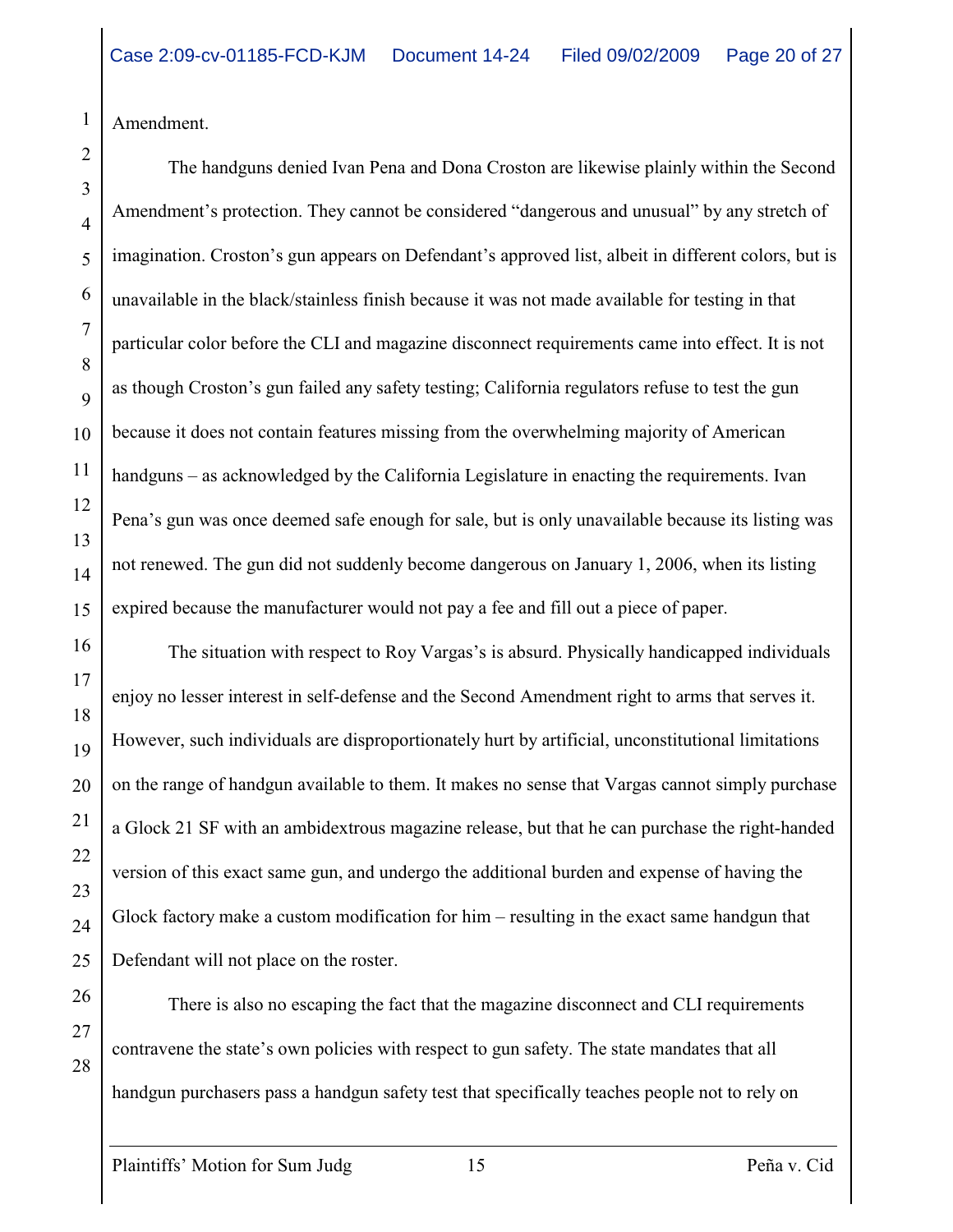gimmicks like magazine disconnects and CLIs. The state makes it absolutely clear that all guns must be treated as loaded, that the absence of a magazine is not to be interpreted as a sign that the gun is unloaded, that the only way to know guns are unloaded is to physically inspect the chamber. Even then, treating all guns as loaded promotes safe handling practices. And on top of the mandatory instruction on such practices, and the requirement that handgun purchasers demonstrate safe handling techniques, the state mandates that each handgun sale be accompanied by the sale of a lock or a guarantee that room exists in a safe for the gun.

The state's instructions with respect to safe gun handling and unloading are unassailable. Whatever the merits of the state's safe storage requirements, they do not ban a single gun, while making the magazine disconnect and CLI requirements redundant. It is irresponsible to rely on magazine disconnects and CLIs for gun safety, which is perhaps why the market has obviously rejected these features, and why the Defendant has such a difficult time agreeing to a standard of what actually constitutes a CLI.

California's legislature, operating in a pre-*Heller* environment, approached the handgun issue backwards from a constitutional, post-*Heller* perspective. The legislature sought to declare almost all handguns "unsafe" for failing to conform to its design preferences, or for the manufacturer's inability or unwillingness to pay for and participate in the state's regulatory scheme. Consciously, the state sought to "drive" the market towards its preferred outcomes. But *Heller* stands for the proposition that it is the regulatory environment that must accommodate itself to the choices made by the lawful, constitutionally-protected market for arms, and not the other way around.

III. DEFENDANT'S HANDGUN ROSTERING PROGRAM VIOLATES THE FOURTEENTH AMENDMENT GUARANTEE OF EQUAL PROTECTION.

The Equal Protection Clause "is essentially a direction that all person similarly situated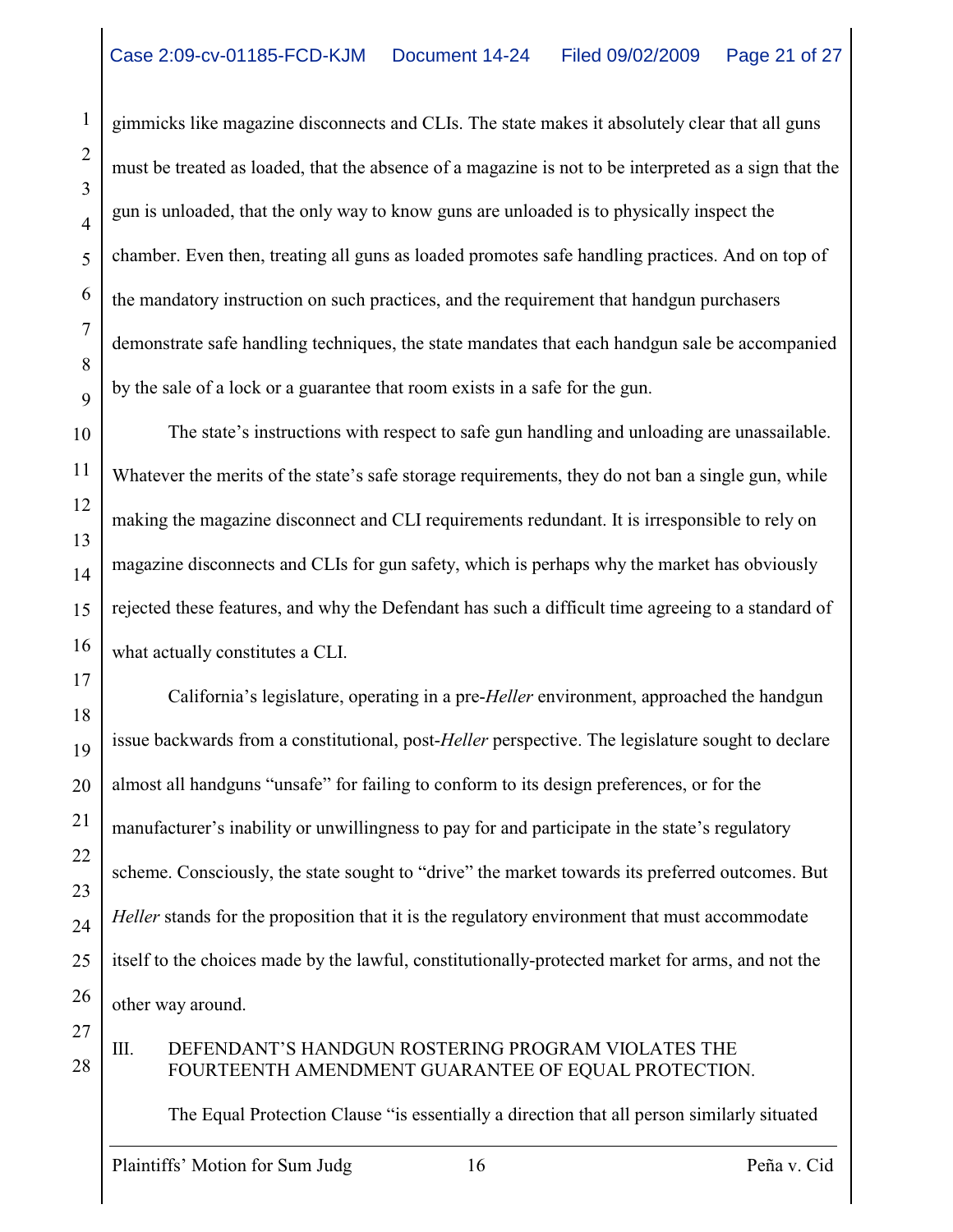should be treated alike." *City of Cleburne* v. *Cleburne Living Center*, 473 U.S. 432, 439 (1985) (citation omitted). Strict scrutiny applies to government classifications that "impinge on personal rights protected by the Constitution." *Id.*, 473 U.S. at 440 (citations omitted). "Where fundamental rights and liberties are asserted under the Equal Protection Clause, classifications which might invade or restrain them must be closely scrutinized." *Hussey* v. *City of Portland*, 64 F.3d 1260, 1265 (9<sup>th</sup> Cir. 1995) (quoting *Harper* v. *Virginia Board of Elections*, 383 U.S. 663, 670 (1966)). Indeed, "classifications . . . that impinge upon the exercise of a 'fundamental' right" are presumptively unconstitutional unless the government can demonstrate that the law satisfies strict scrutiny. *Plyler* v. *Doe*, 457 U.S. 202, 216-17 (1982) (footnote omitted).

Although *Heller* did not announce a specific standard of review for cases raising Second Amendment concerns, the Supreme Court did conclude that "[b]y the time of the founding, the right to have arms had become fundamental for English subjects." *Heller*, 128 S. Ct. at 2798 (citation omitted). The Supreme Court thus specifically rejected rational basis as the standard of review for Second Amendment claims, and strongly suggested that the standard of review would be a rigorous one:

Obviously, [rational basis] could not be used to evaluate the extent to which a legislature may regulate a specific, enumerated right, be it the freedom of speech, the guarantee against double jeopardy, the right to counsel, or the right to keep and bear arms.

*Heller*, 128 S. Ct. at 2818 n. 27 (citing *United States* v. *Carolene Products Co.*, 304 U. S. 144, 152, n. 4 (1938)).

Requiring strict scrutiny in evaluating Second Amendment questions does not spell the end of all gun laws because the government will often have a compelling state interest in the area, that may be constitutionally addressed. Strict scrutiny is context-sensitive and is "far from the inevitably deadly test imagined by the Gunther myth." Adam Winkler, *Fatal in Theory and*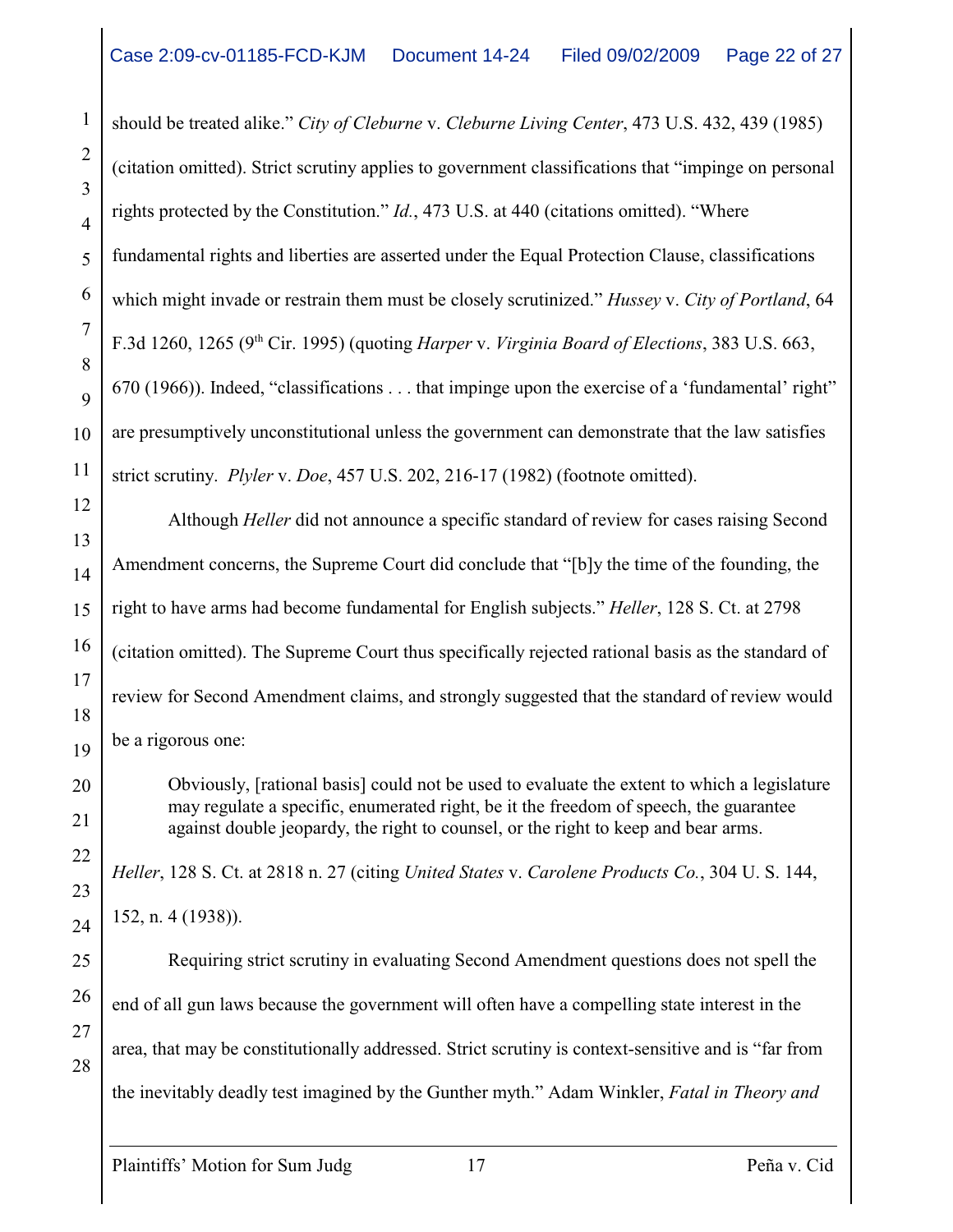*Strict in Fact: An Empirical Analysis of Strict Scrutiny in the Federal Courts*, 59 Vanderbilt L. Rev. 793, 795 (2006). The Fifth Circuit has long employed a version of strict scrutiny in Second Amendment cases, allowing those laws that are

limited, narrowly tailored specific exceptions or restrictions for particular cases that are reasonable and not inconsistent with the right of Americans generally to individually keep and bear their private arms as historically understood in this country,...

*United States v. Emerson, 270 F.3d 203, 261 (5<sup>th</sup> Cir. 2001). Under that standard, that court has* upheld the more basic federal gun laws. *See*, *e.g. Emerson* (upholding gun prohibition for people covered by restraining orders); *United States* v. *Patterson*, 431 F.3d 832, 835 (5<sup>th</sup> Cir. 2005) (drug addicts); *United States v. Everist*, 368 F.3d 517, 519 (5<sup>th</sup> Cir. 2004) (felons); *United States* v. *Darrington*, 351 F.3d 632, 635 ( $5<sup>th</sup> Cir. 2003$ ) (felons). "[I]t remains certain that the federal government may not restrain the freedom to bear arms based on mere whimsy or convenience." *United States v. Everist*, 368 F.3d 517, 519 n.1 (5<sup>th</sup> Cir. 2004). However, where a classification plainly fails rational basis review, the Court's analysis need go no further. *Zobel* v. *Williams*, 457 U.S. 55, 60-61 (1982).

The sort of classifications created by the handgun roster are unacceptable under any sort of scrutiny reserved for enumerated rights. First, there are the classifications among different guns. Why is the Springfield Armory XD-45 acceptable in almost any finish, but will not even be considered for testing in Bi-Tone? If guns failing to include CLIs and magazine disconnects are unacceptably dangerous, why permit the continued manufacture and introduction of old, allegedly "unsafe" models? Croston is being denied the gun of her choice not because of any intrinsic quality it possesses, but because Croston prefers to have the gun in a particular color.

The requirement that an annual fee be paid by a manufacturer to keep a gun rostered is similarly problematic. Pena's access to his preferred handgun is cut-off simply because the model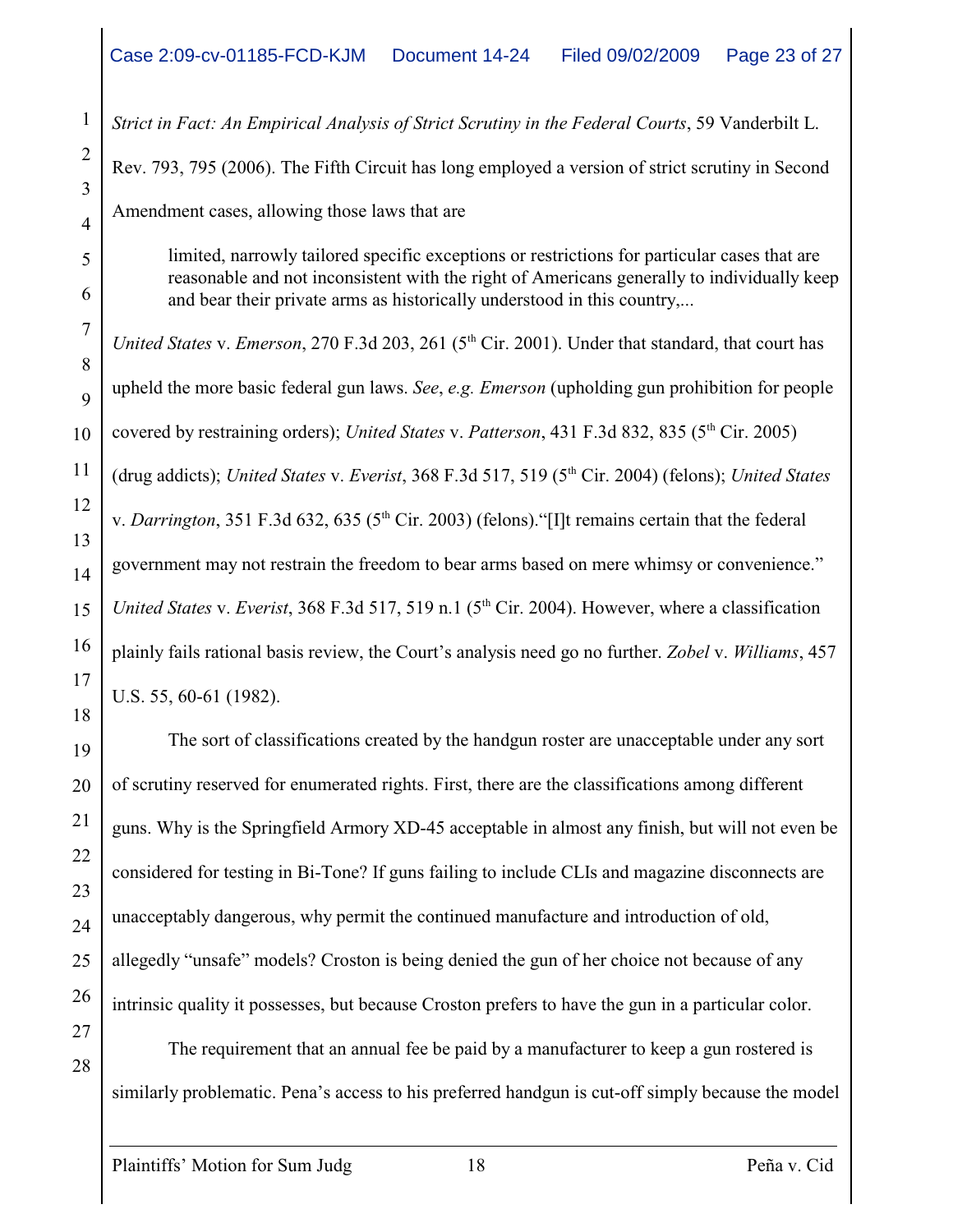is discontinued or at least, no longer the subject of an annual tribute. But "[a] state may not impose a charge for the enjoyment of a right granted by the Federal Constitution." *Murdock* v. *Pennsylvania*, 319 U.S. 105 (1943).

In California, unrostered guns are permitted by private importation or as intra-family gifts, just not as retail purchases. The roster thus privileges people who move into the state, or who have family out-of-state. Yet all people, not just relatives, may transfer unrostered handguns inside the state. These classifications make no sense. Any of the Plaintiffs might live next door to individuals who lawfully obtained the same handguns denied by the roster law, prior to moving to the state, or as a gift from an out-of-state relative.

California's wide exemptions for law enforcement personnel, allowing them to purchase unrostered guns for personal use, is completely irrational. If a gun is unacceptably dangerous, it is odd to allow it to those perhaps most likely to use it. And if the harm to be ameliorated is the unauthorized use of guns by people not knowledgeable in their use, police weapons, including those owned privately by police officers, are no less likely to be stolen or mishandled by unauthorized users.

The exceptions for curios and relics seems particularly egregious. Brett Thomas's High Standard revolver is not quite old enough to be exempt from the rostering law as a curio or relic, though in perhaps ten years, it would qualify. Ironically, Mr. Heller's particular gun might qualify today based on the fact of its involvement in an historic Supreme Court case. 27 C.F.R. § 478.11. But then, if Thomas prevails here, his gun, too, by that virtue, might also be transformed into an exempted curio or relic.

Then there are the exceptions for movie and television production, which are not merely irrational, but also underscore the fact that unrostered handguns are so common in American

1

2

3

4

5

6

7

8

9

10

11

12

13

14

15

16

17

18

19

20

21

22

23

24

25

26

27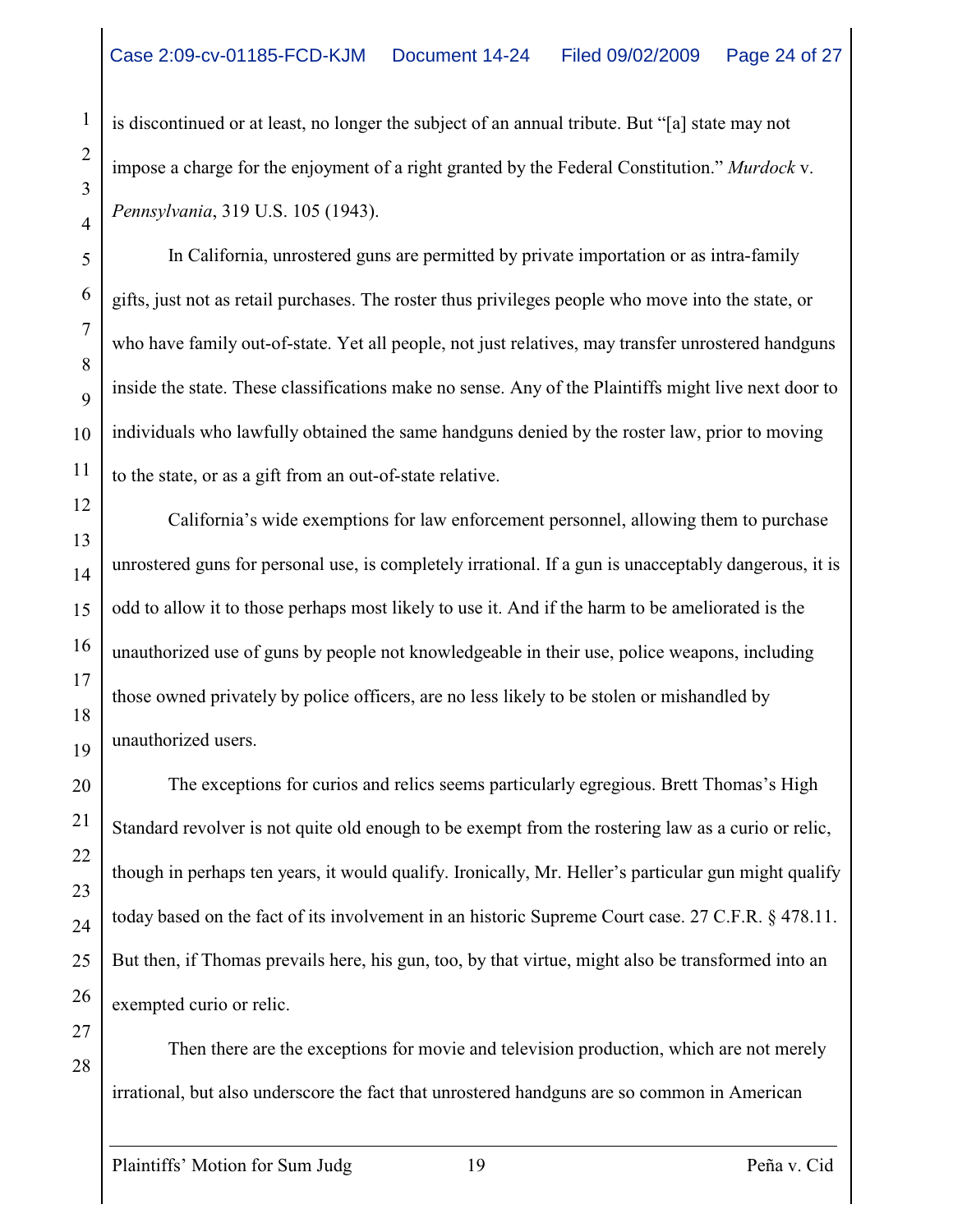culture such that audiences would not expect to see in realistic depiction of American life only those guns approved by Defendant.

The distinctions between different guns on the basis of whether they have an acceptable chamber loaded indicator are also unconstitutional given the wholly arbitrary manner in which California regulators determine whether a CLI is sufficient – asking around at the office whether random regulatory employees understand the CLI's message. While the California Legislature might have established "minimal guidelines," *City of Chicago* v. *Morales*, 527 U.S. 41, 60 (1999) defining a CLI based on design intent and characteristics, Cal. Penal Code § 12126(c), the regulatory practice is untethered from the legislative standard and in the end amounts to "because we said so." Of course, since the government does not ban revolvers or exceedingly popular rimfire rounds such as the .22, CLIs will always be missing from significant numbers of handguns.

These and other senseless distinctions are inevitable considering the audacious mission of the handgun roster law: to make a complete list of all lawful handguns, and substitute the design and feature preferences of legislators and regulators for that of a market comprising hundreds of millions of people over the course of generations. That this project intrudes into the exercise of a fundamental right calls for its abandonment.

The D.C. City Council reluctantly came to the same conclusion. Having adopted the California roster as their own, with all the usual public assurances that their law was constitutional, District officials re-considered upon being served with a very similar motion for summary judgment. On June 17, 2009, in United State District Court for the District of Columbia, the District gave notice that it was adopting an emergency regulation, abandoning its reliance on the California roster, by creating a "District roster" that, while still unconstitutional,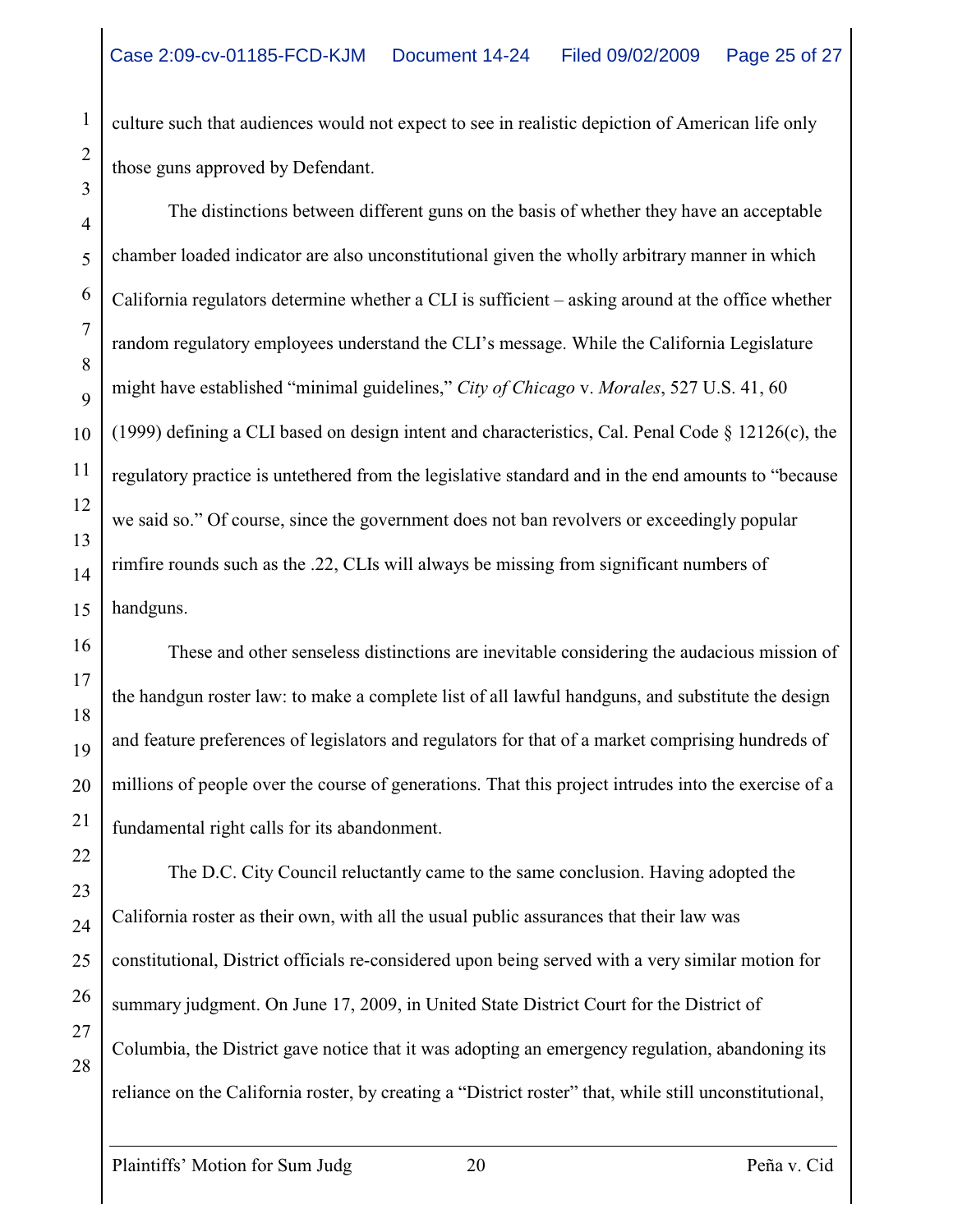eliminated many of the burdens associated with the laws challenged in that (and this) action. The District based its emergency rule-making, in part, on the following findings:

1) recognition that California permits sale of firearms that have superficial differences to those firearms on its roster; 2) recognition that some handguns that have been placed on the California roster as safe handguns have been removed for administrative reasons not related to the handguns' safety; and 3) review of similar safe gun rosters maintained by Maryland and Massachusetts.

Exhibit L .

The new "District Roster" consists not only of the California and Massachusetts rosters, but also that of Maryland. 24 DCMR 2323.1. The addition of the Maryland roster is significant, as that state allows anyone to petition for additions to the roster, it does not require an annual maintenance fee for guns to remain rostered, and it does not require handguns to have either a magazine disconnect device nor CLI. Not surprisingly, the Maryland roster contains approximately twice the number of handguns as does the California roster. Exhibit M.

Moreover, the new District roster expressly includes models removed from the California roster for lack of payment, as well as guns that have only minor cosmetic differences from those listed. 24 DCMR 2323.2, 2323.3. Exhibit M.

On June 25, 2009, the District imported another critical piece of Maryland's law into its own: an exemption from rostering requirements of all handguns manufactured prior to 1985. Exhibit N & Exhibit O.

All of these improvements made by Washington, D.C. to address its adoption of the California roster have resulted in a bloated regulatory regime that, in the end, does not actually ban very many handguns – and would allow all of the handguns at issue in this case to sold in